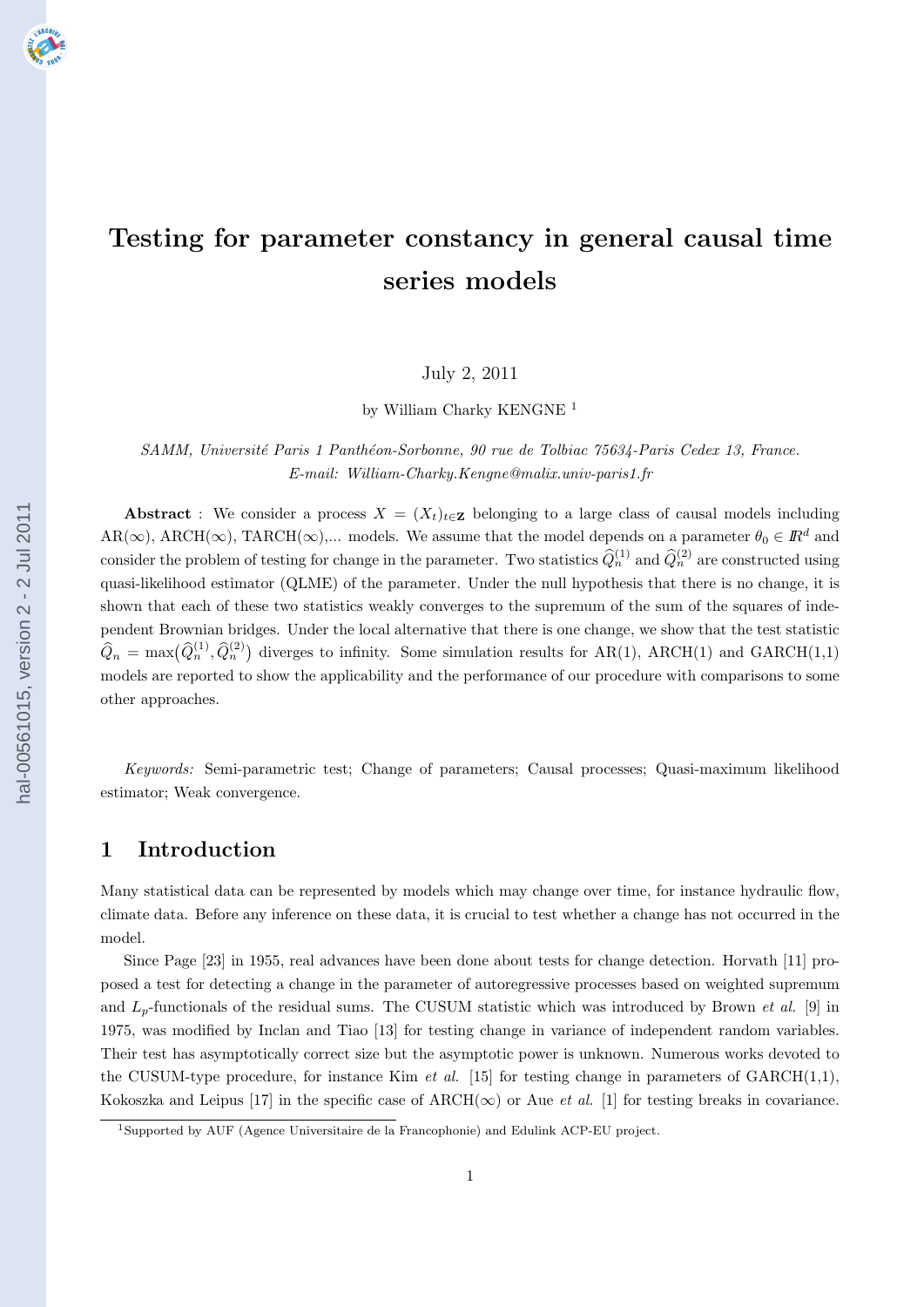Kulperger and Yu [18] studied the high moment partial sum process based on residuals and applied it to residual CUSUM test in GARCH model. Horváth *et al.* [12] suggested to compute the ratio of the CUSUM functionals instead of the differences for testing change in the mean of a time series. Berkes *et al.* [6] used a test based on approximate likelihood scores for testing parameter constancy in  $GARCH(p,q)$  models. These procedures are mostly developed in a parametric framework and their asymptotic powers are unknown. The present work is a new contribution to the challenging problem of test for change detection.

In this paper, we consider a general class  $\mathcal{M}_T(M, f)$  of causal (non-anticipative) time series. Let M, f:  $I\!\!R^N \to I\!\!R$  be measurable functions,  $(\xi_t)_{t \in \mathbf{Z}}$  be a sequence of centered independent and identically distributed (iid) random variables called the innovations and satisfying var $(\xi_0) = \sigma^2$  and  $\Theta$  a compact subset of  $\mathbb{R}^d$ . Let  $T \subset \mathbf{Z}$ , and for any  $\theta \in \Theta$ , define

**Class**  $\mathcal{M}_T(M_\theta, f_\theta)$ : The process  $X = (X_t)_{t \in \mathbb{Z}}$  belongs to  $\mathcal{M}_T(M_\theta, f_\theta)$  if it satisfies the relation:

$$
X_{t+1} = M_{\theta}\big((X_{t-i})_{i \in \mathbb{N}}\big)\xi_t + f_{\theta}\big((X_{t-i})_{i \in \mathbb{N}}\big) \quad \text{for all } t \in \mathbb{T}.\tag{1}
$$

The existence and properties of this general class of affine processes were studied in Bardet and Wintenberger [2]. Numerous classical time series are included in  $\mathcal{M}_{\mathbf{Z}}(M, f)$ : for instance AR( $\infty$ ), ARCH( $\infty$ ), TARCH( $\infty$ ), ARMA-GARCH or bilinear processes.

Now, assume that a trajectory  $(X_1, \dots, X_n)$  of  $X = (X_t)_{t \in \mathbb{Z}}$  is observed and consider the following hypothesis:

*H*<sup>0</sup> : there exists  $\theta_0 \in \Theta$  such that  $(X_1, \dots, X_n)$  belongs to the class  $\mathcal{M}_{\{1,\dots,n\}}(M_{\theta_0}, f_{\theta_0})$ ; *H*<sub>1</sub> : there exist  $K \geq 2$ ,  $\theta_1, \dots, \theta_K \in \Theta$  such that  $(X_1, \dots, X_n)$  belongs to  $\bigcap^K$  $\bigcap_{j=1} \mathcal{M}_{T_j^n}(M_{\theta_j}, f_{\theta_j})$  where  $T_j^n = \{t_{j-1} + 1, t_{j-1} + 2, \cdots, t_j\}$  with  $0 = t_0 < t_1 < \cdots < t_{K-1} < t_K = n$ .

Thus, it is easy to see that under *H*<sup>1</sup> the property of stationary is lost after the first change. This is not the case in many existing works (for instance Kouamo *et al.* [16] ) where the stationarity or the K-th order stationarity after the change is an essential assumption.

In this paper we study a new test for change detection (see Bardet *et al.* [3] for the procedure of the estimation of the instants of change). We consider a semi-parametric test statistic based on the QLME which is a modification of the statistic introduced by Lee *et al.* [19]. For  $k, k' \in \{2, \dots, n-1\}$  (with  $k \leq k'$ ) let  $\widehat{\theta}_n(X_k, \dots, X_{k'})$  be the QLME of the parameter computed on  $\{k, \dots, k'\}$ . The basic idea of our procedure is that: under  $H_0$ ,  $\hat{\theta}_n(X_1,\dots,X_k)$  and  $\hat{\theta}_n(X_{k+1},\dots,X_n)$  are close to  $\hat{\theta}_n(X_1,\dots,X_n)$  and the distances  $\|\widehat{\theta}_n(X_1,\dots,X_k)-\widehat{\theta}_n(X_1,\dots,X_n)\|$  and  $\|\widehat{\theta}_n(X_{k+1},\dots,X_n)-\widehat{\theta}_n(X_1,\dots,X_n)\|$  are not too large. Therefore, we show that the test statistic is finite under the null hypothesis and diverges to infinity under the alternative of one change. Simulation results compared to some other procedures show that our procedure is more powerful. In Section 2 we present assumptions, some examples and construct the test statistic. In Section 3 we give some asymptotic results. The empirical studies of  $AR(1)$ ,  $ARCH(1)$  and  $GARCH(1,1)$  are detailed in Section 4 and the proofs of the main results are presented in Section 5.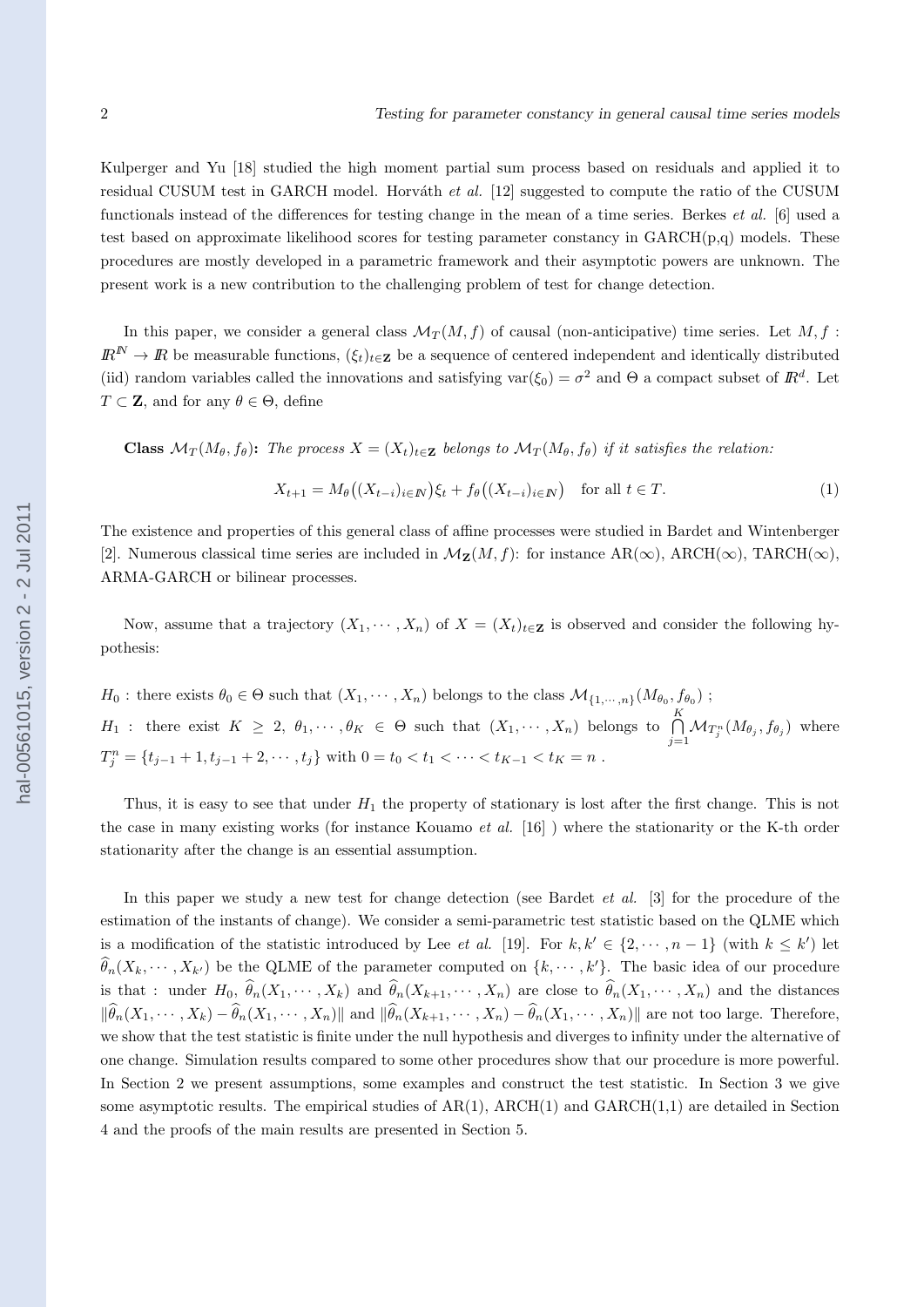# **2 Assumptions and test statistics**

# **2.1** Assumptions on the class of models  $\mathcal{M}_{\mathbf{Z}}(f_{\theta}, M_{\theta})$

Let  $\theta \in \mathbb{R}^d$  and  $M_\theta$  and  $f_\theta$  be numerical functions such that for all  $(x_i)_{i \in \mathbb{N}} \in \mathbb{R}^N$ ,  $M_\theta((x_i)_{i \in \mathbb{N}}) \neq 0$  and  $f_{\theta}((x_i)_{i \in \mathbb{N}}) \in \mathbb{R}$ . We will use the following norms:

- 1. *∥ · ∥* applied to a vector denotes the Euclidean norm of the vector;
- 2. for any compact set  $\Theta \subseteq \mathbb{R}^d$  and for any  $g : \Theta \longrightarrow \mathbb{R}^{d'}$ ,  $||g||_{\Theta} = \sup_{\theta \in \Theta} (||g(\theta)||)$ .

Let  $\Psi_{\theta} = f_{\theta}, M_{\theta}$  and  $i = 0, 1, 2$ , then for any compact set  $\Theta \subseteq \mathbb{R}^d$ , define

 $\textbf{Assumption A}_{i}(\Psi_{\theta},\Theta):$  *Assume that*  $\|\partial^{i}\Psi_{\theta}(0)/\partial\theta^{i}\|_{\Theta} < \infty$  and there exists a sequence of non-negative *real number*  $(\alpha_i^{(k)}(\Psi_{\theta}, \Theta))_{i \geq 1}$  *such that*  $\sum_{k=1}^{\infty}$  $\alpha_k^{(i)}$  $g_k^{(i)}(\Psi_\theta, \Theta) < \infty$  *satisfying* 

$$
\Big\|\frac{\partial^i\Psi_{\theta}(x)}{\partial\theta^i}-\frac{\partial^i\Psi_{\theta}(y)}{\partial\theta^i}\Big\|_{\Theta}\leq\sum_{k=1}^\infty\alpha_k^{(i)}(\Psi_{\theta},\Theta)|x_k-y_k|\quad\textit{for all }x,y\in{\rm I\!R}^N.
$$

In the sequel we refer to the particular case called "ARCH-type process" if  $f_{\theta} = 0$  and if the following assumption holds with  $h_{\theta} := M_{\theta}^2$ :

**Assumption**  $\mathbf{A}_i(h_\theta, \Theta)$ **:** Assume that  $\|\partial^i h_\theta(0)/\partial \theta^i\|_{\Theta} < \infty$  and there exists a sequence of non-negative real *number*  $(\alpha_i^{(k)}(h_\theta, \Theta))_{i \geq 1}$  *such as*  $\sum_{k=1}^{\infty}$  $\alpha_k^{(i)}$  $\binom{n}{k}$   $(h_{\theta}, \Theta) < \infty$  *satisfying* 

$$
\left\|\frac{\partial^i h_{\theta}(x)}{\partial \theta^i} - \frac{\partial^i h_{\theta}(y)}{\partial \theta^i}\right\|_{\Theta} \le \sum_{k=1}^{\infty} \alpha_k^{(i)}(h_{\theta}, \Theta) |x_k^2 - y_k^2| \quad \text{for all } x, y \in \mathbb{R}^N.
$$

Then define the set:

$$
\Theta(r) := \{ \theta \in \Theta, A_0(f_\theta, \{\theta\}) \text{ and } A_0(M_\theta, \{\theta\}) \text{ hold with } \sum_{k \ge 1} \alpha_k^{(0)}(f_\theta, \theta) + (E |\xi_0|^r)^{1/r} \sum_{k \ge 1} \alpha_k^{(0)}(M_\theta, \theta) < 1 \}
$$
\n
$$
\cup \{ \theta \in \Theta, f_\theta = 0 \text{ and } A_0(h_\theta, \{\theta\}) \text{ hold with } (E |\xi_0|^r)^{2/r} \sum_{k \ge 1} \alpha_k^{(0)}(h_\theta, \theta) < 1 \}.
$$

The Lipschitz-type hypothesis  $A_i(\Psi_{\theta}, \Theta)$  are classical when studying the existence of solutions of the general model. If  $\theta \in \Theta(r)$  the existence of a unique causal, stationary and ergodic solution  $X = (X_t)_{t \in \mathbf{Z}} \in \mathcal{M}_{\mathbf{Z}}(f_\theta, M_\theta)$ is assured (see [2]). The subset  $\Theta(r)$  is defined as a reunion to consider accurately general causal models and ARCH-type models simultaneously.

The following assumptions are needed to study QLME property. **Assumption**  $D(\Theta)$ :  $\exists \underline{h} > 0$  such that  $\inf_{\theta \in \Theta} (|h_{\theta}(x)|) \geq \underline{h}$  for all  $x \in \mathbb{R}^N$ .

**Assumption Id(** $\Theta$ **):** For all  $\theta, \theta' \in \Theta^2$ ,

$$
\Big( f_{\theta}(X_0,X_{-1},\cdots) = f_{\theta'}(X_0,X_{-1},\cdots) \text{ and } h_{\theta}(X_0,X_{-1},\cdots) = h_{\theta'}(X_0,X_{-1},\cdots) \text{ a.s.} \Big) \Rightarrow \theta = \theta'.
$$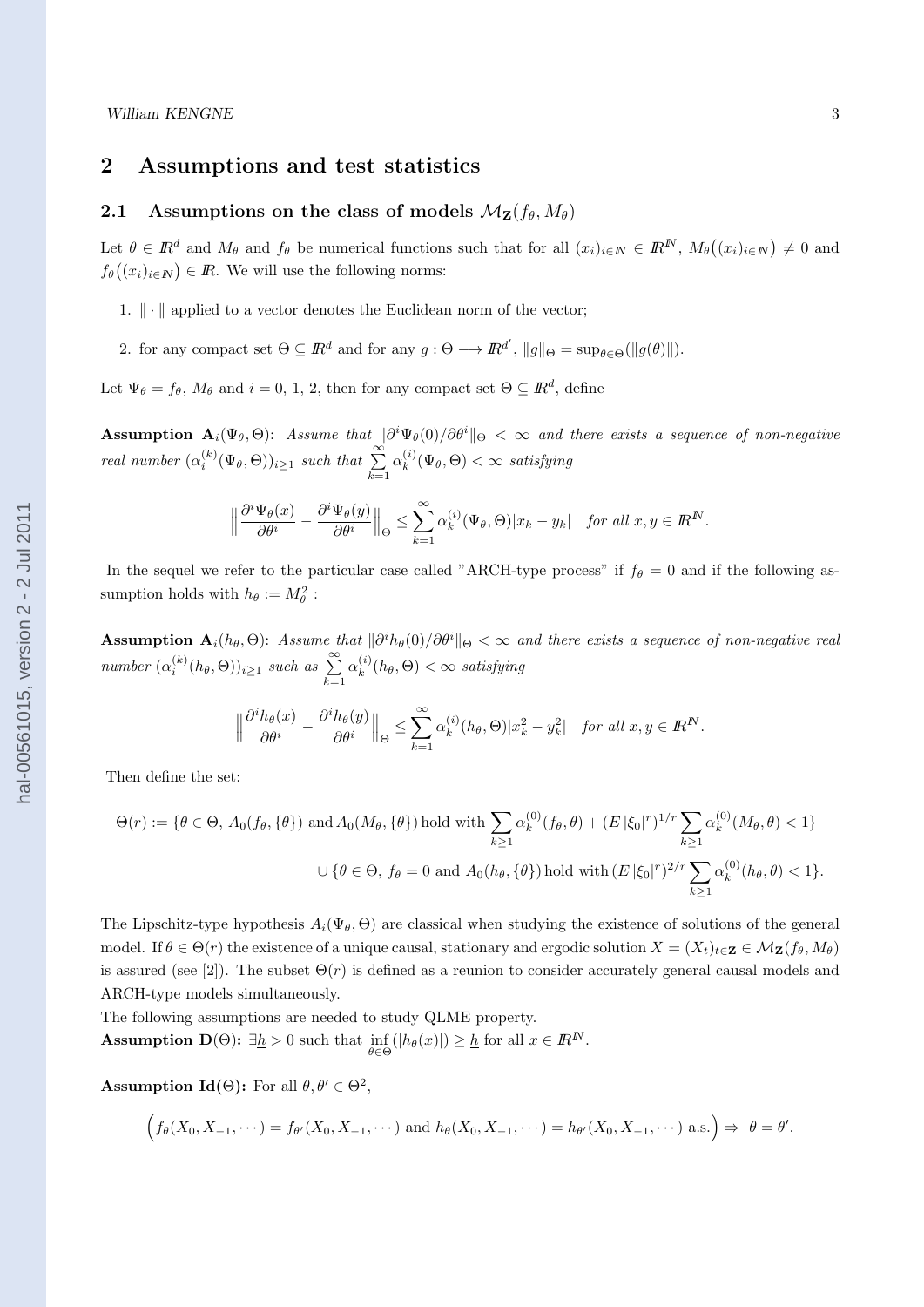**Assumption Var(O):** For all  $\theta \in \Theta$ , one of the families  $\left(\frac{\partial f_{\theta}}{\partial \theta^{i}}(X_0, X_{-1}, \dots)\right)_{1 \leq i \leq d}$  or  $\left(\frac{\partial h_{\theta}}{\partial \theta^{i}}(X_0, X_{-1}, \dots)\right)_{1 \leq i \leq d}$ is a.s. linearly independent.

As in [2], we will make the convention that if  $\mathbf{A}_i(M_\theta, \Theta)$  holds then  $\alpha_\ell^{(i)}$  $\mathbf{A}_i^{(i)}(h_\theta, \Theta) = 0$  and if  $\mathbf{A}_i(h_\theta, \Theta)$  holds then  $\alpha_{\ell}^{(i)}$  $\ell^{(i)}(M_{\theta}, \Theta) = 0.$  Denote :

**Assumption K** $(f_{\theta}, M_{\theta}, \Theta)$ : for i= 0, 1, 2,  $\mathbf{A}_i(f_{\theta}, \Theta)$  and  $\mathbf{A}_i(M_{\theta}, \Theta)$  (or  $\mathbf{A}_i(h_{\theta}, \Theta)$ ) hold and there exists  $l > 2$  such that  $\alpha_j^{(i)}(f_\theta, \Theta) + \alpha_j^{(i)}(M_\theta, \Theta) + \alpha_j^{(i)}(h_\theta, \Theta) = \mathcal{O}(j^{-l}),$  for i= 0, 1.

Throughout the sequel, we will assume that the functions  $\theta \mapsto M_{\theta}$  and  $\theta \mapsto f_{\theta}$  are twice continuously differentiable on Θ.

#### **2.2 Examples**

1.  $AR(\infty)$  models.

Consider the  $AR(\infty)$  process defined by :

$$
X_t = \sum_{k \ge 1} \phi_k(\theta_0^*) X_{t-k} + \xi_t , t \in \mathbf{Z}
$$

with  $\theta_0^* \in \Theta$ , where  $\Theta$  is a compact subset of  $\mathbb{R}^d$  such that  $\sum_{k\geq 1} ||\phi_k(\theta)||_{\Theta} < 1$ . The process belongs to the class  $\mathcal{M}_{\mathbf{Z}}(M_{\theta_0^*}, f_{\theta_0^*})$  where  $f_{\theta}(x_1, \dots) = \sum_{k \geq 1} \phi_k(\theta) x_k$  and  $M_{\theta} \equiv 1$  for all  $\theta \in \Theta$ . Then Assumptions  $D(\Theta)$  and  $A_0(f_\theta, \Theta)$  hold with  $\underline{h} = 1$  and  $\alpha_k^{(0)}$  $\int_{k}^{(0)} (f_{\theta}, \Theta) = ||\phi_{k}(\theta)||_{\Theta}$ . If there exists  $\ell > 2$  and  $\phi_{k}$  twice differentiable such as  $\|\phi_k(\theta)\|_{\Theta} = \|\phi'_k(\theta)\|_{\Theta} = \|\phi''_k(\theta)\|_{\Theta} = O(k^{-\ell})$ , then Assumptions  $\mathbf{K}(f_\theta, M_\theta, \Theta)$ holds. Moreover, if  $\xi_0$  is a nondegenerate random variable, Id(Θ) and Var(Θ) hold. For any  $r \ge 1$  such that  $E |\xi_0|^r < \infty$ ,  $\Theta(r) = \Theta$ .

#### 2. GARCH(p,q) models.

Consider the  $GARCH(p,q)$  process defined by :

$$
X_t = \sigma_t \xi_t , \ \sigma_t^2 = \alpha_0^* + \sum_{k=1}^q \alpha_k^* X_{t-k}^2 + \sum_{k=1}^p \beta_k^* \sigma_{t-k}^2 , \ \ t \in \mathbf{Z}
$$

with  $E(\xi_0^2) = 1$  and  $\theta_0^* := (\alpha_0^*, \dots, \alpha_q^*, \beta_1^*, \dots, \beta_p^*) \in \Theta$  where  $\Theta$  is a compact subset of  $]0, \infty[\times [0, \infty[^{p+q}$ such that  $\sum_{k=1}^{q} \alpha_k + \sum_{k=1}^{p} \beta_k$  < 1 for all  $\theta \in \Theta$ . Then there exists (see Bollerslev [8] or Nelson and Cao [22]) a nonnegative sequence  $(\psi_k(\theta_0^*))_{k\geq 0}$  such that  $\sigma_t^2 = \psi_0(\theta_0^*) + \sum_{k\geq 1} \psi_k(\theta_0^*) X_{t-k}^2$  with  $\psi_0(\theta_0^*) = \alpha_0^*/(1 - \sum_{k=1}^p \beta_k^*)$ . This process belongs to a class  $\mathcal{M}_{\mathbf{Z}}(M_{\theta_0^*}, f_{\theta_0^*})$  where  $M_{\theta}(x_1, \dots)$  $\sqrt{\psi_0(\theta) + \sum_{k\geq 1} \psi_k(\theta) x_k}$  and  $f_{\theta} \equiv 0 \ \forall \theta \in \Theta$ . Assumptions D( $\Theta$ ) holds with  $\underline{h} = \inf_{\theta \in \Theta} (\alpha_0)$ . If there exists  $0 < \rho_0 < 1$  such that for any  $\theta \in \Theta$ ,  $\sum_{k=1}^q \alpha_k + \sum_{k=1}^p \beta_k \leq \rho_0$  then the sequences  $(\|\psi_k(\theta)\|_{\Theta})_{k \geq 1}$ ,  $(\|\psi_k'(\theta)\|_{\Theta})_{k\geq 1}$  and  $(\|\psi_k''(\theta)\|_{\Theta})_{k\geq 1}$  decay exponentially fast (see Berkes *et al.* [5]), thus Assumption **K**( $f_{\theta}$ ,  $M_{\theta}$ ,  $\Theta$ ) holds. Moreover, if  $\xi_0^2$  is a nondegenerate random variable, Id( $\Theta$ ) and Var( $\Theta$ ) hold. For  $r \geq 2$  denote

$$
\Theta(r) = \{ \theta \in \Theta \; ; \; (E \, |\xi_0|^r)^{2/r} \sum_{k=1}^q \alpha_k + \sum_{k=1}^p \beta_k < 1 \}.
$$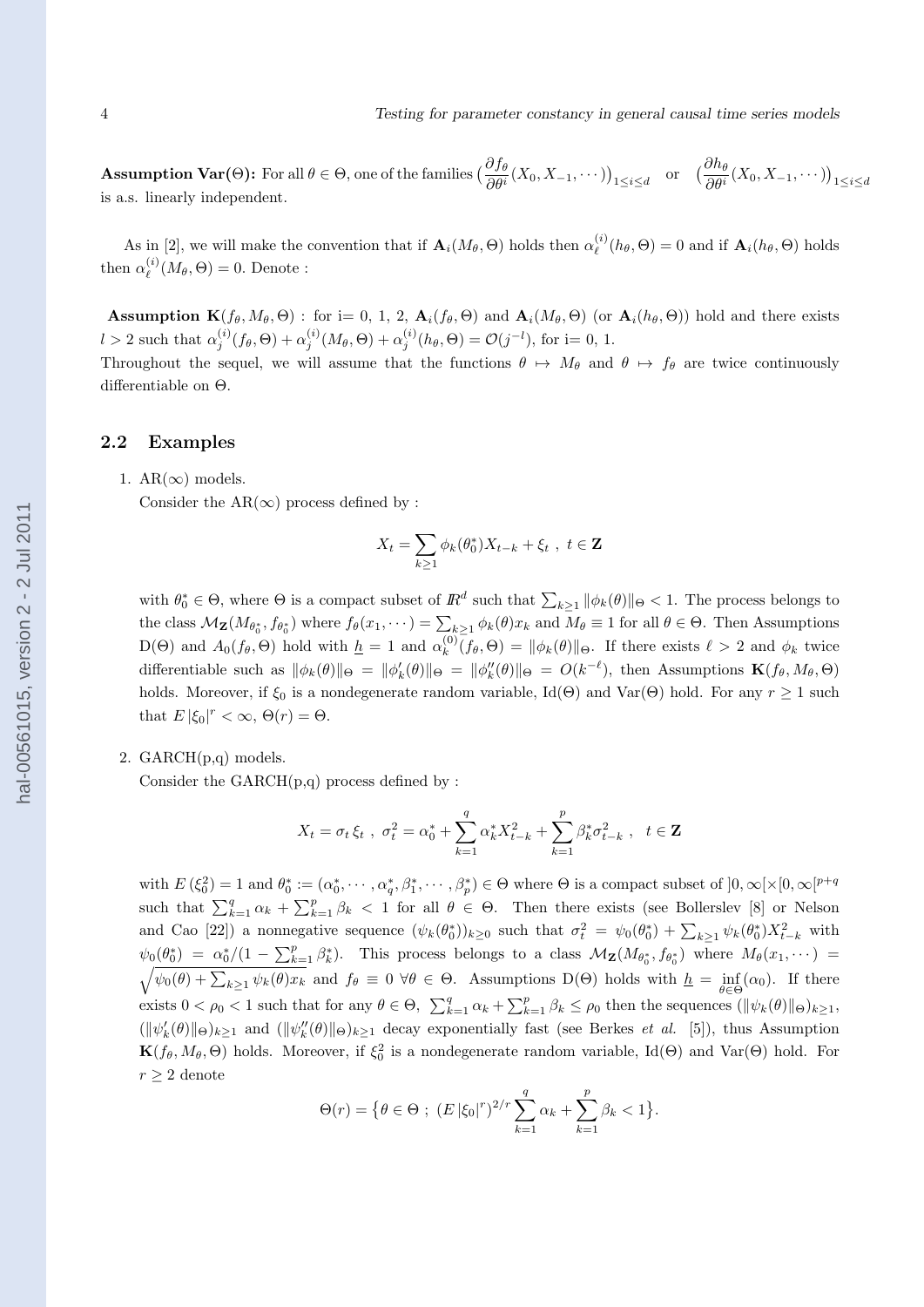# **2.3 Test statistics**

Assume that a trajectory  $(X_1, \dots, X_n)$  is observed. It is clear that if  $(X_1, \dots, X_n) \in \mathcal{M}_{\{1, \dots, n\}}(M_\theta, f_\theta)$ , then for  $T \subset \{1, \dots, n\}$ , the conditional quasi-(log)likelihood computed on *T* is given by :

$$
L_n(T, \theta) := -\frac{1}{2} \sum_{t \in T} q_t(\theta) \quad \text{with} \quad q_t(\theta) = \frac{(X_t - f_{\theta}^t)^2}{h_{\theta}^t} + \log(h_{\theta}^t)
$$

where  $f_{\theta}^t = f_{\theta}(X_{t-1}, X_{t-2} \dots), M_{\theta}^t = M_{\theta}(X_{t-1}, X_{t-2} \dots)$  and  $h_{\theta}^t = M_{\theta}^t$ 2 . Therefore, we approximate the conditional log-likelihood with :

$$
\widehat{L}_n(T,\theta) := -\frac{1}{2} \sum_{t \in T} \widehat{q}_t(\theta) \quad \text{where} \quad \widehat{q}_t(\theta) := \frac{\left(X_t - \widehat{f}_{\theta}^t\right)^2}{\widehat{h}_{\theta}^t} + \log\left(\widehat{h}_{\theta}^t\right)
$$

with  $\widehat{f}_{\theta}^t = f_{\theta}(X_{t-1},...,X_1,0,0,...), \widehat{M}_{\theta}^t = M_{\theta}(X_{t-1},...,X_1,0,0,...)$  and  $\widehat{h}_{\theta}^t = (\widehat{M}_{\theta}^t)^2$ . For  $T \subset \{1, \dots, n\}$ , define the estimator  $\theta_n(T) := \underset{\theta \in C}{\text{argmax}} (L_n(T, \theta))$ . Moreover, for  $1 \leq k \leq n$ , denote *θ∈*Θ  $T_k = \{1, \dots, k\}$  and  $\overline{T}_k = \{k+1, \dots, n\}$ .

Now, define

$$
\widehat{G}_n(T) := \frac{1}{Card(T)} \sum_{t \in T} \left( \frac{\partial \widehat{q}_t(\widehat{\theta}_n(T))}{\partial \theta} \right) \left( \frac{\partial \widehat{q}_t(\widehat{\theta}_n(T))}{\partial \theta} \right)' \text{ and } \widehat{F}_n(T) := -\frac{2}{Card(T)} \left( \frac{\partial^2 \widehat{L}_n(T, \widehat{\theta}_n(T))}{\partial \theta \partial \theta'} \right).
$$

For  $k = 1, \dots, n-1$ , denote :

$$
\widehat{\Sigma}_{n,k} := \frac{k}{n} \widehat{F}_n(T_k) \widehat{G}_n(T_k)^{-1} \widehat{F}_n(T_k) \mathbf{1}_{\det(\widehat{G}_n(T_k)) \neq 0} + \frac{n-k}{n} \widehat{F}_n(\overline{T}_k) \widehat{G}_n(\overline{T}_k)^{-1} \widehat{F}_n(\overline{T}_k) \mathbf{1}_{\det(\widehat{G}_n(\overline{T}_k)) \neq 0}.
$$

Let  $(v_n)_{n\in\mathbb{N}}$  be a sequence satisfying  $v_n \to \infty$  and  $v_n/n \to 0$  (as  $n\to\infty$ ). Denote  $\Pi_n=[v_n, n-v_n]\cap\mathbb{N}$  and define the statistics:

$$
\begin{aligned}\n\widehat{Q}_n^{(1)} &:= \max_{k \in \Pi_n} \widehat{Q}_{n,k}^{(1)} \quad \text{where} \quad \widehat{Q}_{n,k}^{(1)} &:= \frac{k^2}{n} \big(\widehat{\theta}_n(T_k) - \widehat{\theta}_n(T_n)\big) \big(\widehat{\Sigma}_{n,k} \big(\widehat{\theta}_n(T_k) - \widehat{\theta}_n(T_n)\big); \\
\widehat{Q}_n^{(2)} &:= \max_{k \in \Pi_n} \widehat{Q}_{n,k}^{(2)} \quad \text{where} \quad \widehat{Q}_{n,k}^{(2)} &:= \frac{(n-k)^2}{n} \big(\widehat{\theta}_n(\overline{T}_k) - \widehat{\theta}_n(T_n)\big) \big(\widehat{\Sigma}_{n,k} \big(\widehat{\theta}_n(\overline{T}_k) - \widehat{\theta}_n(T_n)\big); \n\end{aligned}
$$

 $\widehat{Q}_n := \max(\widehat{Q}_n^{(1)}, \widehat{Q}_n^{(2)})$  which is the test statistic.

**Remark 2.1** *Note that, the choice of*  $(v_n)$  *is crucial in practice. We evaluated the procedure with*  $v_n =$ [ $\log n$ ],  $[(\log n)^2]$ ,  $[(\log n)^3]$  and recommend to use  $v_n = [(\log n)^2]$  for linear model and  $v_n = [(\log n)^{5/2}]$  for *GARCH-type model.*

Lee and Song [21] constructed a test for detecting changes in parameters of ARMA-GARCH models. Their test statistic uses a matrix  $\hat{\Sigma}_n$  which depends on the estimator  $\hat{\theta}_n(T_n)$ . Under the null hypothesis (the parameter  $\theta_0$  does not change),  $\hat{\Sigma}_n$  is a consistent estimator of  $FG^{-1}F$  where  $G = E[(\partial q_0(\theta_0)/\partial \theta)(\partial q_0(\theta_0)/\partial \theta)']$ and  $F = E[\partial^2 q_0(\theta_0)/\partial\theta\partial\theta']$ . Under the alternative, the model depends on several parameters and  $\hat{\theta}_n(T_n)$  may not be a consistent estimator of one of them. Therefore, the convergence of the matrix  $\hat{\Sigma}_n$  is not assured. Thus, the asymptotic behavior of the test statistic may be very difficult to study. To solve this problem, we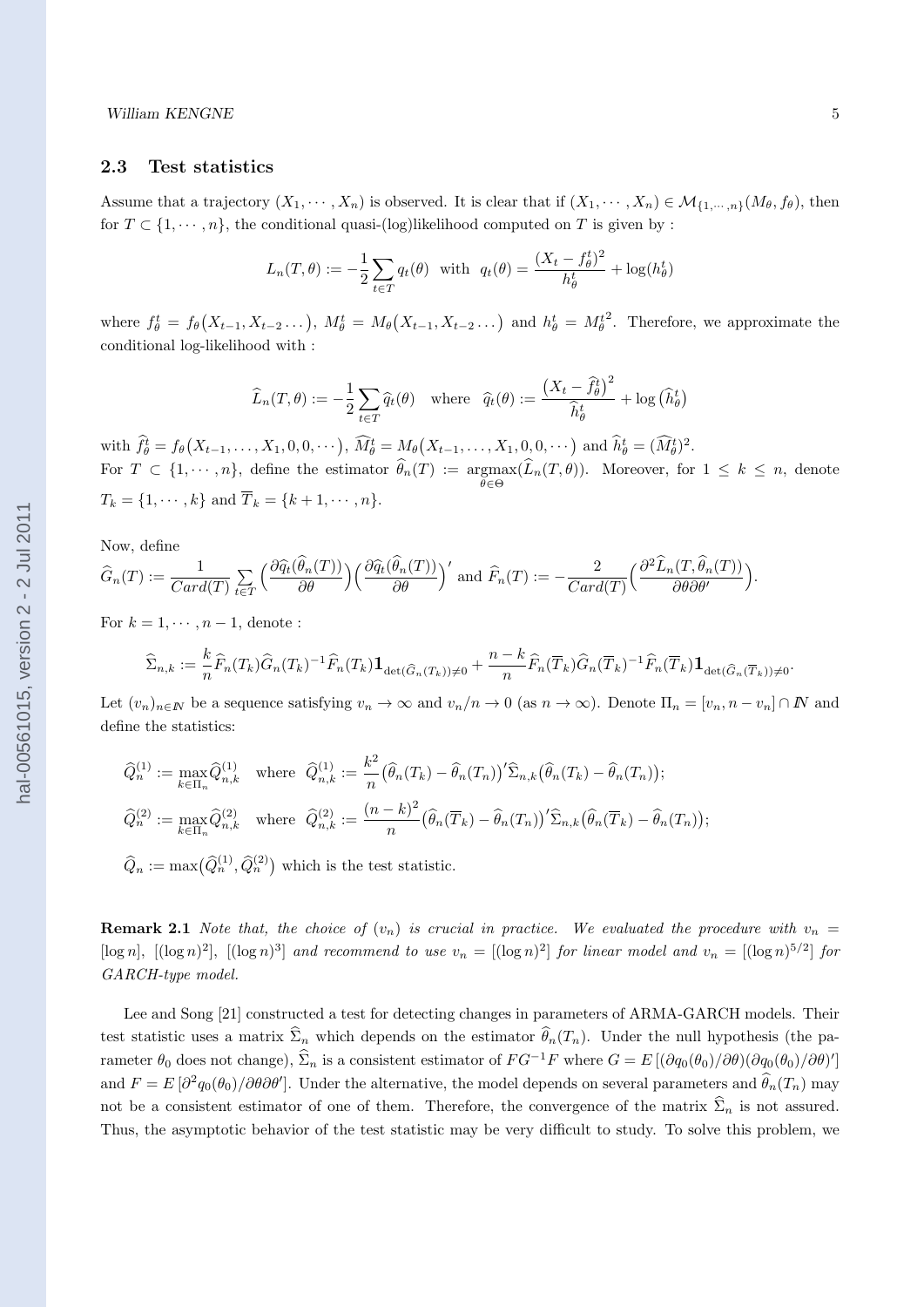introduce the family of matrices  ${\{\widehat{\Sigma}_{n,k}, k \in \Pi_n\}}$ . It is easy to see that under the null hypothesis, any sequence  $(\Sigma_{n,k_n})_{n>1,k_n\in\Pi_n}$  is consistent. We show (see proof of Theorem 3.2) that under the local alternative where there is one change in the model, there exists a sequence  $(\Sigma_{n,k_n^*})_{n>1,k_n^* \in \Pi_n}$  which converges.

# **3 Asymptotic results**

#### **3.1 Asymptotic under the null hypothesis**

**Theorem 3.1** Assume  $D(\Theta)$ ,  $Id(\Theta)$ , Var and  $K(f_{\theta}, M_{\theta}, \Theta)$ . Under the null hypothesis  $H_0$ , if  $\theta_0 \in \overset{\circ}{\Theta}(4)$ , *then for*  $j = 1, 2$ *,* 

$$
\widehat{Q}_n^{(j)} \underset{n \to \infty}{\longrightarrow} \underset{0 \le \tau \le 1}{\sup} \|W_d(\tau)\|^2
$$

*where W<sup>d</sup> is a d-dimensional Brownian bridge.*

For any  $\alpha \in (0,1)$ , let  $C_{\alpha}$  denote the  $(1 - \alpha/2)$ -quantile of the distribution of  $\sup_{0 \leq \tau \leq 1} ||W_d(\tau)||^2$ . Then, the following corollary is a direct application of Theorem 3.1.

**Corollary 3.1** *Under assumptions of Theorem 3.1 :*

$$
\forall \alpha \in (0,1) \ \limsup_{n \to \infty} P(\widehat{Q}_n > C_\alpha) \le \alpha.
$$

**Remark 3.1** *Quantile values of the distribution of*  $\sup_{0 \leq \tau \leq 1} ||W_d(\tau)||^2$  are known (see for instance Kieffer [14] *for*  $d \in \{1, \dots, 5\}$  *or Lee et al.* [19] *for*  $d \in \{1, \dots, 10\}$ .

Theorem 3.1 and Corollary 3.1 imply that a large value of  $\hat{Q}_n$  means there is a change in the model. At a nominal level  $\alpha$ , the critical region of the test is  $(\widehat{Q}_n > C_\alpha)$ .

Figure 1 is an illustration of the test procedure for AR(1) process. At a level  $\alpha = 0.05$ , for  $d = 1, C_{\alpha} \simeq 2.20$ . Figure 1 a-) and b-) show that, the values of  $\hat{Q}_{n,k}^{(1)}$  and  $\hat{Q}_{n,k}^{(2)}$  are all below the red line which represents the limit of the critical region. Figure 1 c-) and d-) show that  $\hat{Q}_{n,k}^{(1)}$  and  $\hat{Q}_{n,k}^{(2)}$  are larger and increase around the point where the change occurs.

As it can be observed on the Figure 1 and Figure 2, the statistics  $\hat{Q}_n^{(1)}$  and  $\hat{Q}_n^{(1)}$  are not clearly equal. Figure 2 shows the typical example for  $ARCH(1)$  with one change where  $\hat{Q}_n^{(1)} < C_\alpha$  and  $\hat{Q}_n^{(2)} > C_\alpha$ . In general, we don't know if under the alternative hypothesis each of statistics  $\hat{Q}_n^{(1)}$  and  $\hat{Q}_n^{(2)}$  take large values. But, under the local alternative of one change, the maximum of these two statistics diverges to infinity (see Theorem 3.2). This is the reason why we define the critical region as  $\{\max(\widehat{Q}_{n}^{(1)}, \widehat{Q}_{n}^{(2)}) > C_{\alpha}\}.$ 

# **3.2 The asymptotic under a local alternative**

In this subsection, we consider a local alternative that there is one change in the model. More precisely, define

$$
H_1^{(loc)}: \text{ there exist } \tau^* \in (0,1) \text{ and } \theta_1^*, \theta_2^* \in \Theta \text{ with } \theta_1^* \neq \theta_2^* \text{ such that } X_1, \dots X_{[n\tau^*]} \in \mathcal{M}_{T_{[n\tau^*]}}(M_{\theta_1^*}, f_{\theta_1^*})
$$
  
and  $X_{[n\tau^*]+1}, \dots, X_n \in \mathcal{M}_{\overline{T}_{[n\tau^*]}}(M_{\theta_2^*}, f_{\theta_2^*}).$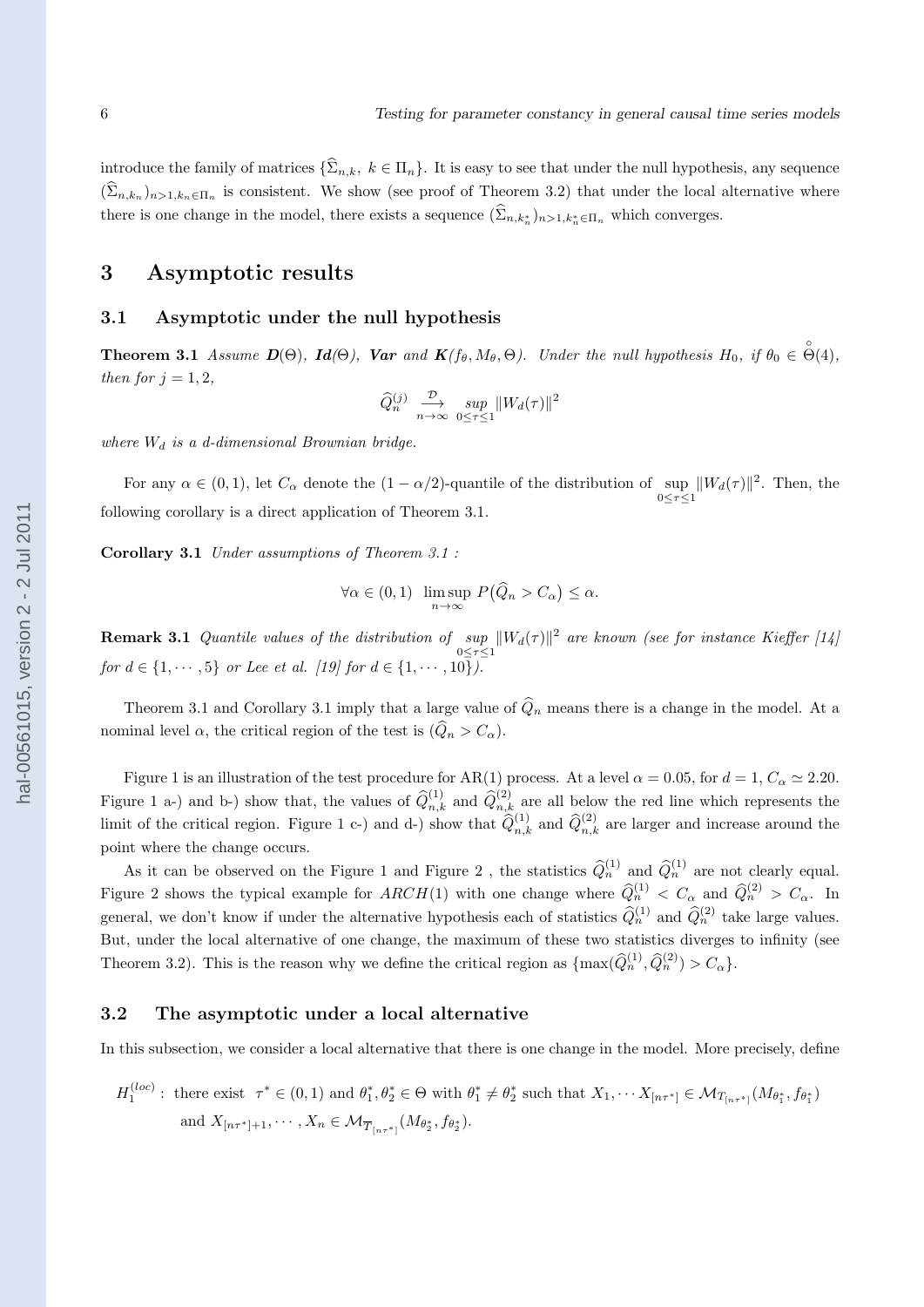**Theorem 3.2** Assume  $D(\Theta)$ ,  $Id(\Theta)$ , Var and  $K(f_{\theta}, M_{\theta}, \Theta)$ . Under  $H_1^{(loc)}$ , if  $\theta_1^*, \theta_2^* \in \overset{\circ}{\Theta}(4)$ , then

$$
\widehat{Q}_n \ \overset{a.s.}{\underset{n\to\infty}{\longrightarrow}} \ \infty.
$$

**Remark 3.2** 1-) Theorem 3.2 shows that the test with the local alternative  $H_1^{(loc)}$  is consistent in power. 2-) This procedure can also be used to test multiple changes using ICSS type algorithm developed by Inclán and *Tiao [13].*



**Figure 1 :** Typical realization of the statistics  $\hat{Q}_{n,k}^{(1)}$  and  $\hat{Q}_{n,k}^{(2)}$  for 1000 sample of AR(1) with  $v_n = [\log n]$ . a-) and b-) are the case of  $AR(1)$  where parameter  $\phi_1 = 0.3$  remains constant. c-) and d-) are the case of  $AR(1)$ with parameter  $\phi_1 = 0.3$  changing to 0.5 at  $k^* = 400$ .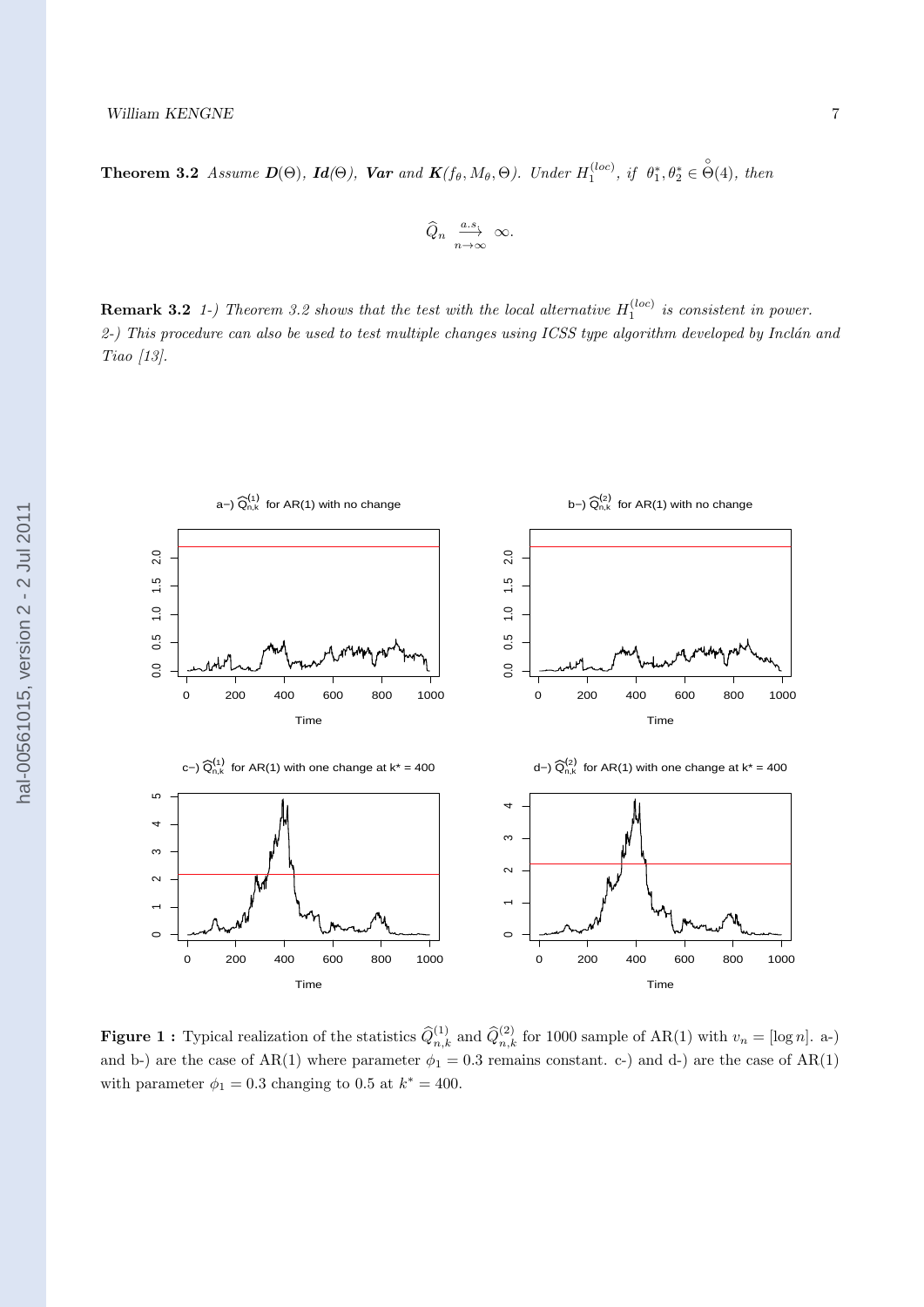

**Figure 2**: Typical realization of the statistics  $\hat{Q}_{n,k}^{(1)}$  and  $\hat{Q}_{n,k}^{(2)}$  for 1000 sample of ARCH(1) with  $v_n = [(\log n)^2]$ . a-) and b-) are the case of ARCH(1) with parameter  $\theta_1 = (1, 0.3)$  changing to  $(1, 0.15)$  at  $k^* = 400$ .

# **4 Some simulations results**

In this section, we evaluate the performance of the procedure through empirical study. We compare our results with those obtained by Kouamo *et al.* [16], Lee and Na [20] and the results obtained from the residual CUSUM test by using the statistics defined by Kulperger and Yu [18]. For a sample size  $n, \hat{Q}_n$  is computed with  $v_n = [(\ln n)^2]$  for AR model and  $v_n = [(\ln n)^{5/2}]$  for GARCH model and is compared to the critical value of the test. In the following models,  $(\xi_t)_{t \in \mathbb{Z}}$  are iid standard Gaussian random variables.

# **4.1 Test for parameter change in AR(p) models**

Let us consider a  $AR(p)$  process :  $X_t = \sum^p$ *k*=1  $\phi_k^* X_{t-k} + \xi_t$  with  $p \in \mathbb{N}^*$ . The true parameter of the model is denoted by  $\theta_0^* = (\phi_1^*, \cdots, \phi_p^*) \in \Theta$  where  $\Theta = \{\theta = (\phi_1, \cdots, \phi_p) \in \mathbb{R}^p \setminus \sum^p$  $\sum_{i=1}^{\infty} |\phi_i| < 1$ . Since  $M_{\theta} \equiv 1, \Theta(r) = \Theta$ for any  $r \geq 1$ . Assume  $(X_1, \dots, X_n)$  is observed, we have for any  $\theta \in \Theta$ ,  $\hat{q}_t(\theta) = (X_t - \sum_{k=1}^p \hat{q}_k)^2$  $\sum_{k=1}^{P} \phi_k X_{t-k}$ <sup>2</sup>,  $\frac{\partial \widehat{q}_t(\theta)}{\partial \theta} = -2(X_t - \sum_{k=1}^p)$  $\sum_{k=1}^p \phi_k X_{t-k} \cdot (X_{t-1}, X_{t-2}, \cdots, X_{t-p})$  and for  $1 \le i, j \le n$   $\frac{\partial^2 \widehat{q}_t(\theta)}{\partial \phi_i \partial \phi_j}$  $\frac{\partial^2 \mathcal{A}_t(\sigma)}{\partial \phi_i \partial \phi_j} = 2X_{t-i}X_{t-j}.$ 

We consider a AR(1) process with one parameter. At level  $\alpha = 0.05$ , the critical value is  $C_{\alpha} \simeq 2.20$ . For  $n = 1024, 2048, 4096$ ; we generate a sample  $(X_1, \dots, X_n)$  in the following situations : (i) there is no change and the parameter of the model is  $\theta_0 = 0.9$  and (ii) there is one change and the parameter  $\theta_0 = 0.9$  changes to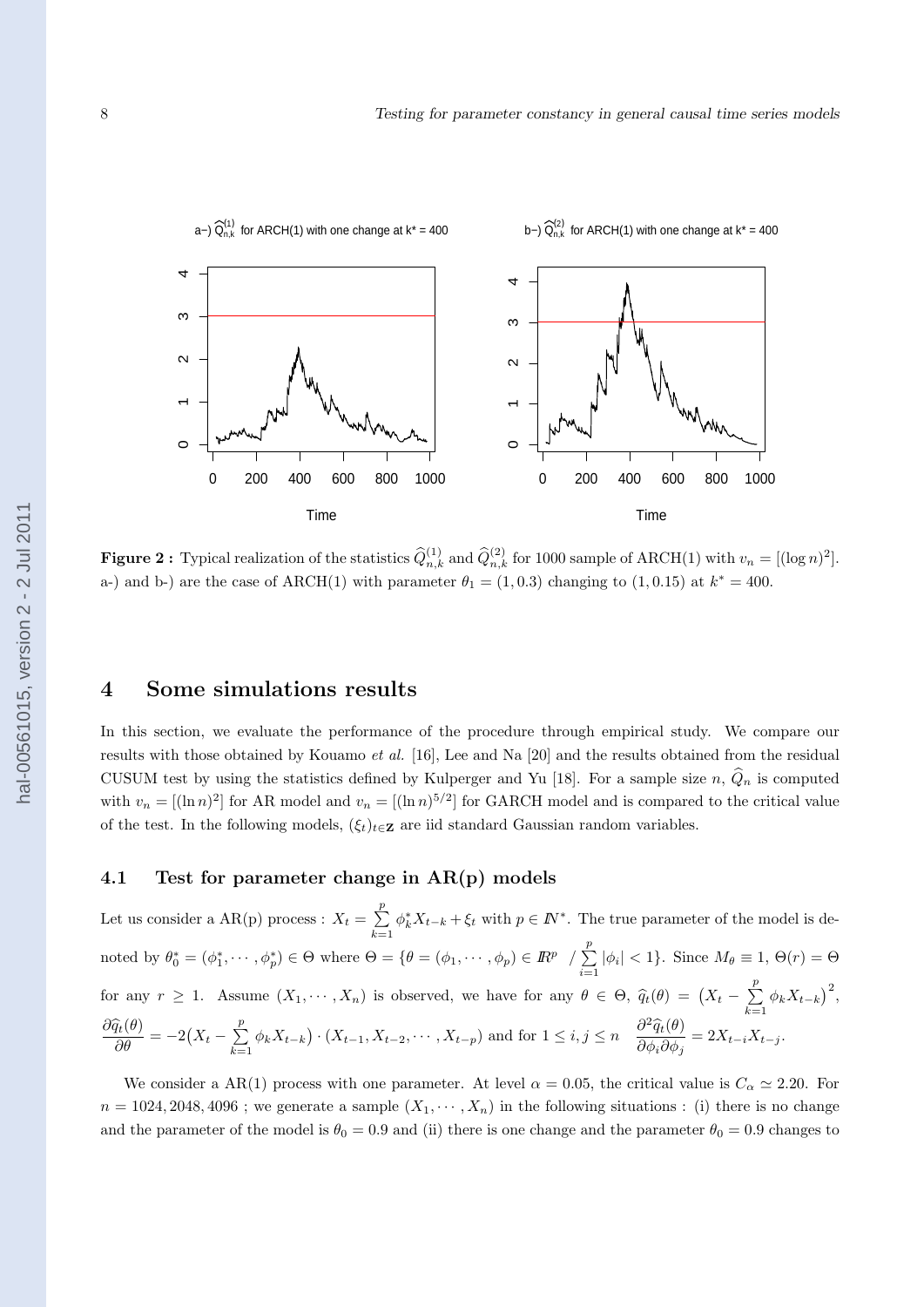|                                                                                                                           | $n = 1024$ |                                                        | $n = 2048$ | $n = 4096$ |                               |  |
|---------------------------------------------------------------------------------------------------------------------------|------------|--------------------------------------------------------|------------|------------|-------------------------------|--|
| Empirical levels                                                                                                          | 0.080      | $(0.134 \div 0.092)$ $\mid 0.070$ $(0.100 \div 0.062)$ |            |            | $\mid$ 0.050 $(0.082; 0.040)$ |  |
| Empirical powers when $\theta_1 = 0.5 \begin{array}{ l} 0.980 \\ 0.590 \\ 0.530 \end{array}$ (0.530) 0.990 (0.720; 0.680) |            |                                                        |            | 0.990      | $(0.810 \div 0.790)$          |  |

Table 1: Empirical levels and powers at nominal level 0.05 of the test for parameter change in AR(1) model. The empirical levels are computed when  $\theta_0 = 0.9$ ; the empirical powers are computed when  $\theta_0$  changes to  $\theta_1 = 0.5$  at  $n/2$ . Figures in brackets are the results obtained by Kouamo *et al.* [16] at the scale J=4 with KSM and CVM statistic in wavelet domain.

Table 1 shows that the empirical level of the test decreases as n increases and equals to 0.05 when  $n =$ 4096. These levels are close to those obtained by Kouamo *et al.* with CVM (Cramér-Von Mises) test statistic. The results obtained with our test statistic  $\hat{Q}_n$  are clearly more accurate.

#### **4.2 Test for parameter change in GARCH(1,1) models**

Consider the  $GARCH(1,1)$  model defined by:

$$
\forall t \in \mathbf{Z}, \ X_t = \sigma_t \xi_t \text{ with } \sigma_t^2 = \alpha_0^* + \alpha_1^* X_{t-1}^2 + \beta_1^* \sigma_{t-1}^2
$$

with  $\theta_0^* = (\alpha_0^*, \alpha_1^*, \beta_1^*) \in \Theta \subset ]0, \infty[ \times [0, \infty[^2 \text{ and satisfying } \alpha_1^* + \beta_1^* \lt 1]$ . The ARCH( $\infty$ ) representation is  $\sigma_t^2 = \alpha_0^*/(1-\beta_1^*) + \alpha_1^* \sum$ *k≥*1  $(\beta_1^*)^{k-1} X_{t-k}^2$ . For any  $\theta \in \Theta$  and  $t = 2, \dots, n$ , we have

$$
\widehat{h}_{\theta}^{t} = \alpha_{0}/(1 - \beta_{1}) + \alpha_{1}X_{t-1}^{2} + \alpha_{1}\sum_{k=2}^{t} \beta_{1}^{k-1}X_{t-k}^{2} \text{ and } \widehat{q}_{t}(\theta) = X_{t}^{2}/\widehat{h}_{\theta}^{t} + \log(\widehat{h}_{\theta}^{t}).
$$

Therefore, it follows that  $\frac{\partial \widehat{q}_t(\theta)}{\partial \theta} = \frac{1}{\widehat{h}_t^b}$  $\widehat{h}^t_{\theta}$  $\left(1-\frac{X_t^2}{2\sigma}\right)$  $\widehat{h}^t_{\theta}$  $\setminus$ ( $\frac{\partial \hat{h}^t_\theta}{\partial t}$  $\frac{\partial \widehat{h}^t_{\theta}}{\partial \alpha_0}, \frac{\partial \widehat{h}^t_{\theta}}{\partial \alpha_1}$  $\frac{\partial \widehat{h}^t_{\theta}}{\partial \alpha_1}, \frac{\partial \widehat{h}^t_{\theta}}{\partial \beta_1}$ *∂β*<sup>1</sup>  $\int$  with  $\partial \hat{h}^t_{\theta} / \partial \alpha_1 = X_{t-1}^2 + \sum_{i=1}^t \hat{h}^t$ *k*=2  $\beta_1^{k-1} X_{t-k}^2$  $\partial \hat{h}^t_{\theta} / \partial \alpha_0 = 1/(1 - \beta_1)$ , and  $\partial \hat{h}^t_{\theta} / \partial \beta_1 = \alpha_0/(1 - \beta_1)^2 + \alpha_1 X_{t-2}^2 + \alpha_1 \sum_{i=1}^t \sum_{j=1}^t$ *k*=3  $(k-1)\beta_1^{k-2}X_{t-k}^2$ . Let  $\theta = (\alpha_0, \alpha_1, \beta_1) = (\theta_1, \theta_2, \theta_3) \in \Theta$ , for  $1 \leq i, j \leq 3$ , we have

$$
\frac{\partial^2 \widehat{q}_t(\theta)}{\partial \theta_i \partial \theta_j} = \frac{1}{(\widehat{h}_{\theta}^t)^2} \Big( \frac{2X_t^2}{\widehat{h}_{\theta}^t} - 1 \Big) \frac{\partial \widehat{h}_{\theta}^t}{\partial \theta_i} \frac{\partial \widehat{h}_{\theta}^t}{\partial \theta_j} + \frac{1}{\widehat{h}_{\theta}^t} \Big( 1 - \frac{X_t^2}{\widehat{h}_{\theta}^t} \Big) \frac{\partial^2 \widehat{h}_{\theta}^t}{\partial \theta_i \partial \theta_j}
$$

with *∂*  ${}^2{\widehat h}^t_{\theta}/\partial \alpha_0^2 \ = \ 0, \ \ \partial^2{\widehat h}^t_{\theta}/\partial \alpha_0 \partial \alpha_1 \ = \ 0, \ \ \partial^2{\widehat h}^t_{\theta}/\partial \alpha_1^2 \ = \ 0, \ \ \partial^2{\widehat h}^t_{\theta}/\partial \alpha_1 \partial \beta_1 \ = \ X_{t-2}^2 \ + \ \sum_{i=1}^t \frac{1}{2} \ \partial^2{\widehat h}^t_{\theta}/\partial \alpha_i \partial \beta_1 \ = \ X_{t-1}^2 \ + \ \sum_{i=1}^t \frac{1}{2} \ \partial^2{\widehat h}$ *k*=3  $(k-1)\beta_1^{k-2}X_{t-k}^2$  $\frac{\partial^2 \widehat{h}_{\theta}^t}{\partial \alpha_0 \partial \beta_1} = 1/(1 - \beta_1)^2$  and  $\frac{\partial \widehat{h}_{\theta}^t}{\partial \beta_1^2} = 2\alpha_0/(1 - \beta_1)^3 + 2\alpha_1 X_{t-3}^2 + \alpha_1 \sum_{k=1}^t \frac{\widehat{h}_{\theta}^k}{\sum_{k=1}^t \widehat{h}_{\theta}^k}$ *k*=4  $(k-1)(k-2)\beta_1^{k-3}X_{t-k}^2$ .

1. Case of ARCH(1). Assume  $\beta_1 = 0$  and  $\theta = (\alpha_0, \alpha_1)$ . At level  $\alpha = 0.05$ , the critical value is  $C_\alpha \simeq 3.02$ . For  $n = 500, 800, 1000$ ; we generate a sample  $(X_1, \dots, X_n)$  in the following situations : (i) there is no change, the parameter of the model is  $\theta_0 = (1, 0.3)$  and (ii) there is one change, the parameter  $\theta_0 = (1, 0.3)$  changes to two different values of  $\theta_1 = (0.5, 0.3)$  and  $\theta_1 = (0.5, 0.6)$  at  $n/2$ . The following table indicates the proportion of the number of rejections of the null hypothesis out of 500 repetitions.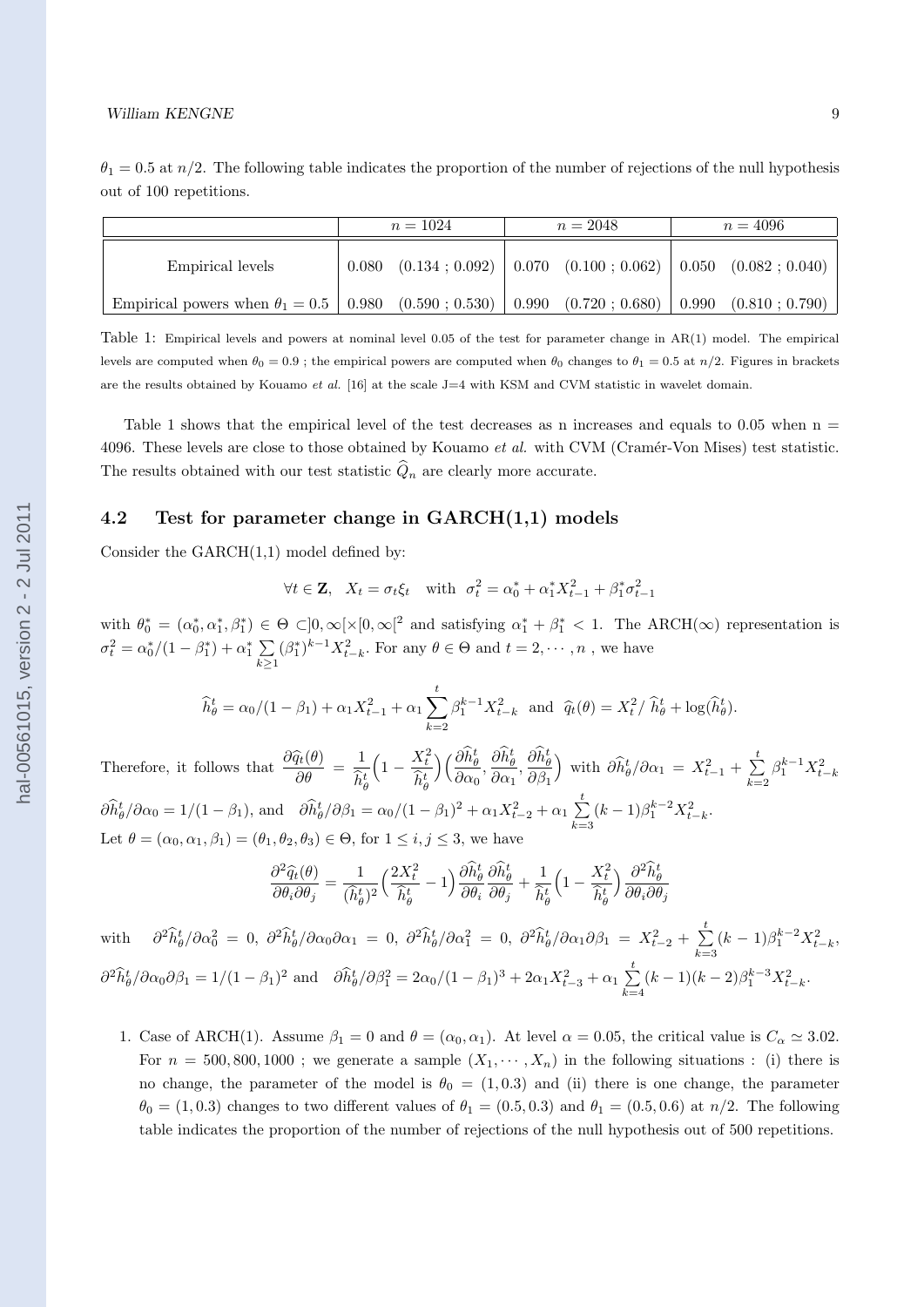|                                                                                               | $n=500$ |                   | $n = 800$ |                                                                                                | $n = 1000$ |         |
|-----------------------------------------------------------------------------------------------|---------|-------------------|-----------|------------------------------------------------------------------------------------------------|------------|---------|
| Empirical levels                                                                              |         | $0.068$ $(0.088)$ |           | $\begin{array}{ c c c c c c c c } \hline 0.048 & (0.080) & 0.036 & (0.074) \hline \end{array}$ |            |         |
| Empirical powers when $\theta_1 = (0.5, 0.3)   0.948 (0.922)   0.972 (0.987)   0.998 (0.995)$ |         |                   |           |                                                                                                |            |         |
| Empirical powers when $\theta_1 = (0.5, 0.6)$   0.876 (0.498)   0.976 (0.589)                 |         |                   |           |                                                                                                | 0.984      | (0.606) |

Table 2: Empirical levels and powers at nominal level 0.05 of the test for parameter change in ARCH(1) model. The empirical levels are computed when  $\theta_0 = (1, 0.3)$ ; the empirical powers are computed when  $\theta_0$  changes to  $\theta_1$  at  $n/2$ . Figures in brackets are the results obtained by Lee and Na [20].

2. Case of GARCH(1,1). Now  $\theta = (\alpha_0, \alpha_1, \beta_1)$ . At level  $\alpha = 0.05$ , the critical value is  $C_{\alpha} \simeq 3.47$ . For  $n = 500, 1000, 1500$ ; we generate a sample  $(X_1, \dots, X_n)$  in the following situations : (i) there is no change, the parameter of the model is  $\theta_0 = (1, 0.4, 0.1)$  and (ii) there is one change, the parameter  $\theta_0 = (1, 0.4, 0.1)$  changes two different values of  $\theta_1 = (0.7, 0.4, 0.1)$  and  $\theta_1 = (1, 0.4, 0.3)$  at  $n/2$ . The following table indicates the proportion of the number of rejections of the null hypothesis out of 500 repetitions.

|                                                                                                    | $n=500$ |         | $n = 1000$ |                                                                                         | $n = 1500$ |  |
|----------------------------------------------------------------------------------------------------|---------|---------|------------|-----------------------------------------------------------------------------------------|------------|--|
| Empirical levels                                                                                   | 0.100   | (0.030) |            | $\begin{array}{ c c c c c c c c } \hline 0.078 & (0.032) & 0.052 & (0.042) \end{array}$ |            |  |
| Empirical powers when $\theta_1 = (0.7, 0.4, 0.1)$   0.498 (0.334)   0.752 (0.658)   0.934 (0.848) |         |         |            |                                                                                         |            |  |
| Empirical powers when $\theta_1 = (1, 0.4, 0.3)$                                                   |         |         |            |                                                                                         |            |  |

Table 3: Empirical levels and powers at nominal level 0.05 of test the for parameter change in GARCH(1,1) model. The empirical levels are computed when  $\theta_0 = (1, 0.4, 0.1)$ ; the empirical powers are computed when  $\theta_0$  changes to  $\theta_1$  at  $n/2$ . Figures in brackets are the results of the residual CUSUM test using *CUSUM*(2) statistic defined by Kulperger and Yu [18].

Table 2 and Table 3 show that the empirical level of the test decreases and the empirical power increases as *n* increases. For ARCH model, we can see that the empirical level is less than 0.05 when  $n = 800$ . It is not very surprising because the asymptotic size of the test is less than  $\alpha = 0.05$ . This is not the case for GARCH model. It is explained by the fact that the application of the procedure to GARCH model requires  $\text{ARCH}(\infty)$ representation. Thus, the information contained in all the past of the process is not used because it is not observed. In Table 2, figures in brackets are the results obtained by Lee and Na [20] using the CUSUM test based on conditional least-squares estimator. In Table 3, figures in brackets are the results of the residual CUSUM test that we obtained by using  $CUSUM^{(2)}$  statistic studied by Kulperger and Yu [18]. Once again, our test statistic  $\widehat{Q}_n$  provides best results.

# **5 Proofs of the main results**

Let  $(\psi_n)_n$  and  $(r_n)_n$  be sequences of random variables. Throughout this section, we use the notation  $\psi_n =$  $o_P(r_n)$  to mean: for all  $\varepsilon > 0$ ,  $P(|\psi_n| \geq \varepsilon |r_n|) \to 0$  as  $n \to \infty$ . Write  $\psi_n = O_P(r_n)$  to mean: for all  $\varepsilon > 0$ , there exists  $C > 0$  such that  $P(|\psi_n| \ge C|r_n|) \le \varepsilon$  for *n* large enough.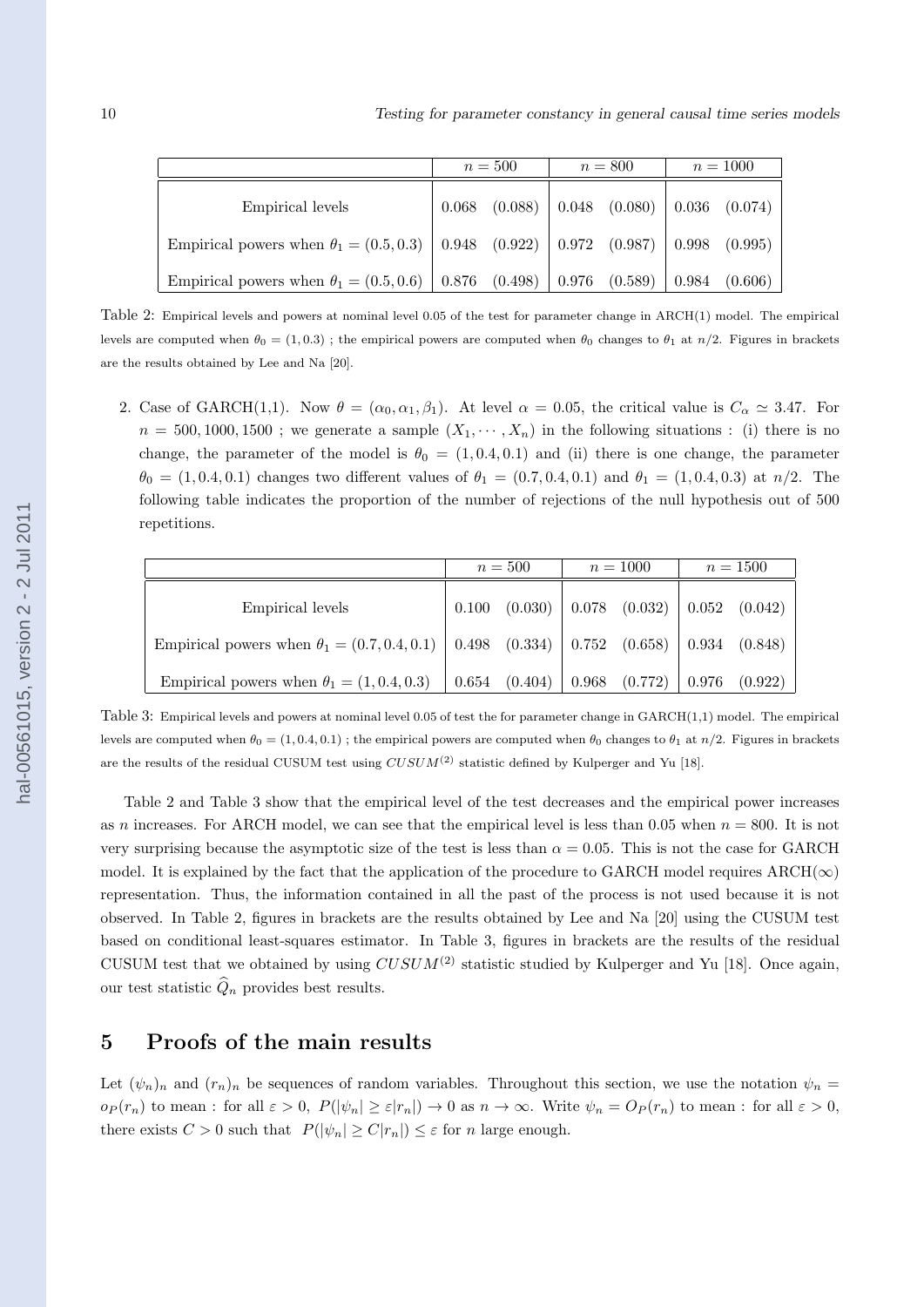#### **5.1 Some preliminary results**

First, let us prove useful technical lemmas.

Under the null hypothesis  $H_0$  the observations  $(X_1, \dots, X_n)$  belong in the class  $\mathcal{M}_{\{1,\dots,n\}}(M_{\theta_0}, f_{\theta_0}),$  define the matrix  $G := E \left[ \frac{\partial q_0(\theta_0)}{\partial \theta_0} \right]$ *∂θ ∂q*0(*θ*0) *∂θ*  $\int$  (where *'* denotes the transpose) and  $F := E \left[ \frac{\partial^2 q_0(\theta_0)}{\partial \theta_0} \right]$ *∂θ∂θ′* ] *.* Under assumption **Var**, F is a non-singular matrix (see [2]).

**Lemma 5.1** *Assume the functions*  $\theta \mapsto M_{\theta}$  *and*  $\theta \mapsto f_{\theta}$  *are 2-times continuously differentiable on*  $\Theta$ *. Under the null hypothesis*  $\bm{D}(\Theta)$  *and Var, G is a symmetric, positive definite matrix.* 

**Proof.** It is clear that G is symmetric. Moreover, for  $1 \leq i \leq d$ , we have : *∂q*0(*θ*0)  $\frac{\partial \theta}{\partial \theta_i}^{(0)} = -2 \frac{\xi_0}{\sqrt{h}}$  $h^0_{\theta_0}$  $\partial f_{\theta_0}^0$  $\frac{\partial f^0_{\theta_0}}{\partial \theta_i} - \frac{\xi^2_0}{h^0_{\theta_i}}$  $h^0_{\theta_0}$  $\partial h^0_{\theta_0}$  $\frac{\partial h^0_{\theta_0}}{\partial \theta_i} + \frac{1}{h^0_\theta}$  $h^0_{\theta_0}$  $\partial h^0_{\theta_0}$  $\frac{\partial \theta}{\partial \theta_i}$ . Thus, using independence of  $\xi_0$  and  $X_{-1}$ ,  $X_{-2}$ ,  $\cdots$  we obtain : *′*  $\partial f_{\theta}^0$ *′*  $\partial f_{\theta}^0$  $\partial h^0_\theta$ *′*  $\partial h^0_\theta$ 

$$
E\left[\frac{\partial q_0(\theta_0)'}{\partial \theta}\frac{\partial q_0(\theta_0)}{\partial \theta}\right] = 4E\left[\frac{1}{h_{\theta_0}^0}\frac{\partial f_{\theta_0}^0}{\partial \theta}\frac{\partial f_{\theta_0}^0}{\partial \theta}\right] + E\left((\xi_0^2 - 1)^2\right)E\left[\frac{1}{(h_{\theta_0}^0)^2}\frac{\partial h_{\theta_0}^0}{\partial \theta}\frac{\partial h_{\theta_0}^0}{\partial \theta}\right].
$$
 (2)

Since  $E \xi_0^2 = 1$ , it is easy to see that  $E \left( (\xi_0^2 - 1)^2 \right) > 0$ .

Under **Var**, one of the two matrix of the right-hand side of relation (2) is positive definite and the other is semi-positive definite. Thus, G is positive definite.

Now, recall that  $F := E \left[ \frac{\partial^2 q_0(\theta_0)}{\partial \theta_0(\theta_0)} \right]$ *∂θ∂θ′* ]. Let *T* ⊂ {1,  $\cdots$  *n*}*.* For any  $θ ∈ Θ$  and  $i = 1, \cdots, d$ , by Taylor expansion of  $\partial L_n(T, \theta_0) / \partial \theta_i$ , there exist  $\theta_{n,i} \in [\theta_0, \theta]$  such that:

$$
\frac{\partial L_n(T,\theta)}{\partial \theta_i} = \frac{\partial L_n(T,\theta_0)}{\partial \theta_i} + \frac{\partial^2 L_n(T,\overline{\theta}_{n,i})}{\partial \theta \partial \theta_i} (\theta - \theta_0)
$$
\n(3)

where  $[a, b] = {\lambda a + (1 - \lambda)b ; \lambda \in [0, 1]}$ . Denote  $\overline{F}_n(T, \theta) = -2\left(\frac{1}{n+1}\right)$ *card*(*T*)  $\partial^2 L_n(T, \overline{\theta}_{n,i})$ *∂θ∂θ<sup>i</sup>*  $\big)_{1 \leq i \leq d}$ . Then, (3) implies,

$$
Card(T)\overline{F}_n(T,\theta)(\theta-\theta_0)=-2\left(\frac{\partial L_n(T,\theta)}{\partial \theta}-\frac{\partial L_n(T,\theta_0)}{\partial \theta}\right).
$$
\n(4)

Similarly, for any  $\theta \in \Theta$  we can find a matrix  $\widetilde{F}_n(T, \theta)$  such that

$$
Card(T)\widetilde{F}_n(T,\theta)(\theta-\theta_0)=-2\Big(\frac{\partial \widehat{L}_n(T,\theta)}{\partial \theta}-\frac{\partial \widehat{L}_n(T,\theta_0)}{\partial \theta}\Big). \tag{5}
$$

With  $\theta = \hat{\theta}_n(T)$  in (5) and using the fact that  $\partial \hat{L}_n(T, \hat{\theta}_n(T))/\partial \theta = 0$  (because  $\hat{\theta}_n(T)$  is a local extremum of  $\widehat{L}_n(T,\cdot)$ , it comes

$$
Card(T)\widetilde{F}_n(T,\widehat{\theta}_n(T))(\widehat{\theta}_n(T)-\theta_0)=2\frac{\partial \widehat{L}_n(T,\theta_0)}{\partial \theta}.
$$
\n(6)

**Remark 5.1** If  $Card(T) \longrightarrow_{n \to \infty} \infty$  and  $\theta = \theta(n) \longrightarrow_{n \to \infty} \theta_0$ , then  $\overline{F}_n(T, \theta) \xrightarrow[n \to \infty]{a.s.} F$  and  $\widetilde{F}_n(T, \theta) \xrightarrow[n \to \infty]{a.s.} F$  (see [2] and [3]). In particular, if  $Card(T) \longrightarrow_{n \to \infty} \infty$ , then  $\overline{F}_n(T, \widehat{\theta}_n(T)) \xrightarrow[n \to \infty]{a.s.} F$  and  $\widetilde{F}_n(T, \widehat{\theta}_n(T)) \xrightarrow[n \to \infty]{a.s.} F$ .

**Lemma 5.2** *Under assumptions of Theorem 3.1*

$$
\frac{1}{\sqrt{n}} \max_{k \in \Pi_n} ||k(\widetilde{F}_n(T_k, \widehat{\theta}_n(T_k)) - F)(\widehat{\theta}_n(T_k) - \theta_0)|| = o_P(1).
$$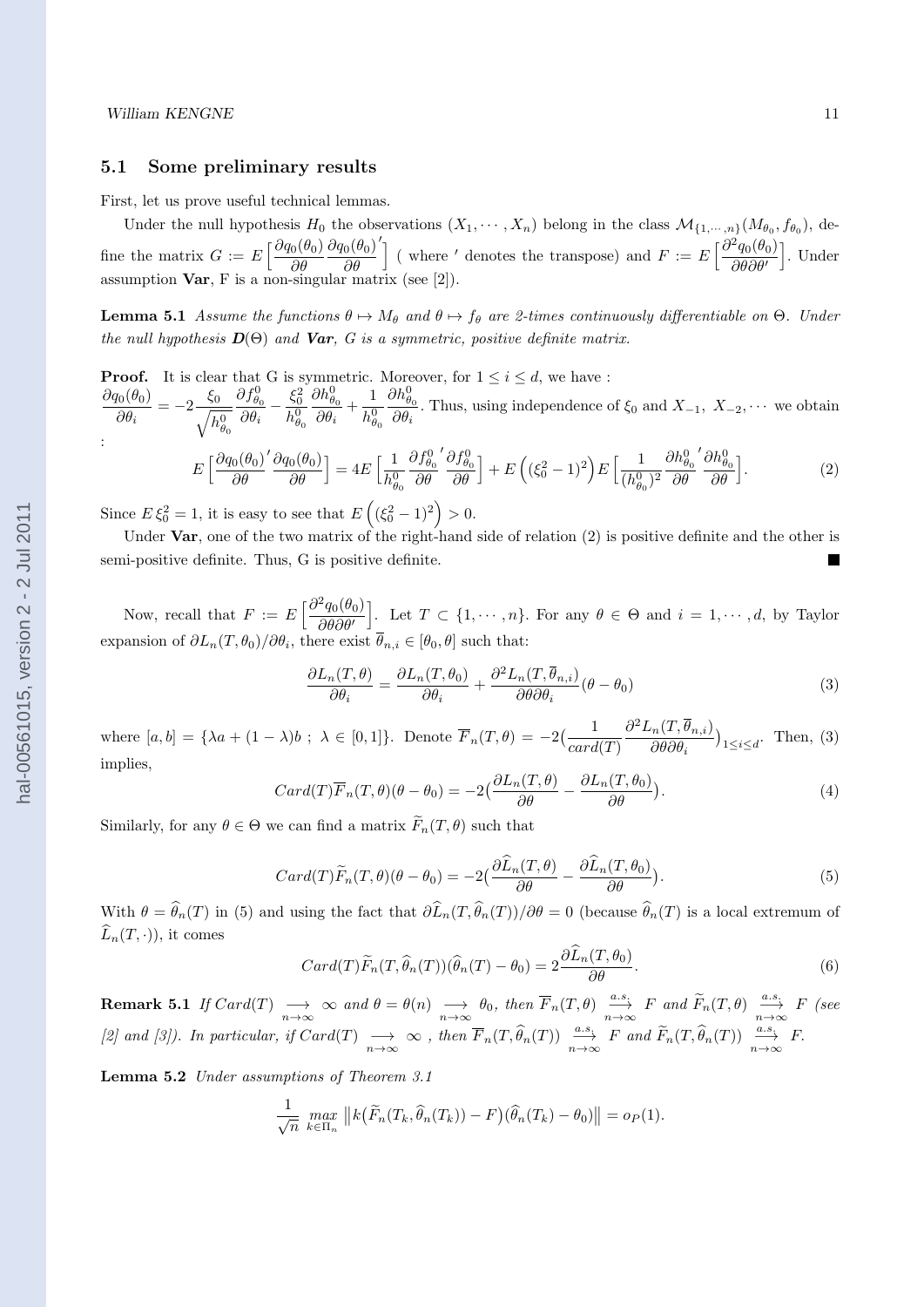**Proof.** For  $k \in \Pi_n$ , we know that  $\sqrt{k}(\widehat{\theta}_n(T_k)) - \theta_0$  converges in distribution to the Gaussian law as  $n \longrightarrow \infty$  (see Theorem 2 of [2]). Therefore,  $\max_{k \in \Pi_n}$  $\big\|$ *√*  $\left| \overline{k}(\widehat{\theta}_n(T_k) - \theta_0) \right| = O_P(1)$ . Remark 5.1 implies that max *k∈*Π*<sup>n</sup>*  $\left\| \widetilde{F}_n(T_k, \widehat{\theta}_n(T_k)) - F \right\| = o(1)$  a.s. Thus

$$
\frac{1}{\sqrt{n}} \max_{k \in \Pi_n} \|k(\widetilde{F}_n(T_k, \widehat{\theta}_n(T_k)) - F)(\widehat{\theta}_n(T_k) - \theta_0)\| \le \max_{k \in \Pi_n} \|\widetilde{F}_n(T_k, \widehat{\theta}_n(T_k)) - F\| \times \max_{k \in \Pi_n} \|\sqrt{k}(\widehat{\theta}_n(T_k) - \theta_0)\|
$$
  
=  $o(1)O_P(1)$  a.s.  
=  $o_P(1)$ .

Under assumptions of Theorem 3.1, the matrix *G* is invertible. Denote  $\Sigma = FG^{-1}F$ 

$$
Q_n^{(1)} := \max_{k \in \Pi_n} Q_{n,k}^{(1)} \quad \text{where} \quad Q_{n,k}^{(1)} := \frac{k^2}{n} \big(\widehat{\theta}_n(T_k) - \widehat{\theta}_n(T_n)\big) \Sigma\big(\widehat{\theta}_n(T_k) - \widehat{\theta}_n(T_n)\big) \quad \text{and}
$$

$$
Q_n^{(2)} := \max_{k \in \Pi_n} Q_{n,k}^{(2)} \quad \text{where} \quad Q_{n,k}^{(2)} := \frac{(n-k)^2}{n} \big(\widehat{\theta}_n(\overline{T}_k) - \widehat{\theta}_n(T_n)\big) \Sigma\big(\widehat{\theta}_n(\overline{T}_k) - \widehat{\theta}_n(T_n)\big).
$$

**Lemma 5.3** *Under assumptions of Theorem 3.1*

$$
\max_{k \in \Pi_n} \left| \widehat{Q}_{n,k}^{(j)} - Q_{n,k}^{(j)} \right| = o_P(1) \quad \text{for} \quad j = 1, 2.
$$

**Proof.** The proof is provided for  $j = 1$ , proceed similarly for  $j = 2$ . For any  $k \in \Pi_n$ , we have

$$
\left| \hat{Q}_{n,k}^{(1)} - Q_{n,k}^{(1)} \right| \leq \frac{k^2}{n} \left\| \hat{\theta}_n(T_k) - \hat{\theta}_n(T_n) \right\|^2 \left\| \hat{\Sigma}_{n,k} - \Sigma \right\|
$$
  

$$
\leq 2 \frac{k^2}{n} \left( \| \hat{\theta}_n(T_k) - \theta_0 \|^2 + \| \hat{\theta}_n(T_n) - \theta_0 \|^2 \right) \left\| \hat{\Sigma}_{n,k} - \Sigma \right\|
$$
  

$$
\leq 2 \left( \| \sqrt{k} (\hat{\theta}_n(T_k) - \theta_0) \|^2 + \| \sqrt{n} (\hat{\theta}_n(T_n) - \theta_0) \|^2 \right) \left\| \hat{\Sigma}_{n,k} - \Sigma \right\|. \tag{7}
$$

П

Since  $k \in \Pi_n$ ,  $k, n-k \longrightarrow \infty$  as  $n \longrightarrow \infty$ . Therefore,  $\sqrt{k}(\widehat{\theta}_n(T_k)-\theta_0) = O_P(1)$  as  $n \longrightarrow \infty$ ,  $\sqrt{n}(\widehat{\theta}_n(T_n)-\theta_0) =$  $O_P(1), \hat{F}_n(T_k) \xrightarrow[n \to \infty]{a.s.} F, \hat{F}_n(\overline{T}_k) \xrightarrow[n \to \infty]{a.s.} F, \hat{G}_n(T_k) \xrightarrow[n \to \infty]{a.s.} G \text{ and } \hat{G}_n(\overline{T}_k) \xrightarrow[n \to \infty]{a.s.} G \text{ which is invertible. Thus, for }$ n large enough,  $\widehat{G}_n(T_k)$  and  $\widehat{G}_n(\overline{T}_k)$  are invertible. It follows that as  $n \longrightarrow \infty$ ,

$$
\|\widehat{\Sigma}_{n,k} - \Sigma\| = \left\|\frac{k}{n}\widehat{F}_n(T_k)\widehat{G}_n(T_k)^{-1}\widehat{F}_n(T_k) + \frac{n-k}{n}\widehat{F}_n(\overline{T}_k)\widehat{G}_n(\overline{T}_k)^{-1}\widehat{F}_n(\overline{T}_k) - FG^{-1}F\right\|
$$
  
\n
$$
= \left\|\frac{k}{n}\left(\frac{k}{n}\widehat{F}_n(T_k)\widehat{G}_n(T_k)^{-1}\widehat{F}_n(T_k) - FG^{-1}F\right) + \frac{n-k}{n}\left(\widehat{F}_n(\overline{T}_k)\widehat{G}_n(\overline{T}_k)^{-1}\widehat{F}_n(\overline{T}_k) - FG^{-1}F\right)\right\|
$$
  
\n
$$
\leq \|\widehat{F}_n(T_k)\widehat{G}_n(T_k)^{-1}\widehat{F}_n(T_k) - FG^{-1}F\| + \|\widehat{F}_n(\overline{T}_k)\widehat{G}_n(\overline{T}_k)^{-1}\widehat{F}_n(\overline{T}_k) - FG^{-1}F\| = o(1) \text{ a.s.}
$$

Therefore, (7) implies max *k∈*Π*<sup>n</sup>*  $\big|\widehat{Q}_{n,k}^{(1)}-Q_{n,k}^{(1)}\big|$  $\binom{1}{n,k} = o_P(1).$ 

**Lemma 5.4** *Under assumptions of Theorem 3.1*

$$
\frac{-2}{\sqrt{n}} \frac{\partial L_n(T_{[n\tau]}, \theta_0)}{\partial \theta} \xrightarrow{\mathcal{D}} W_G(\tau) \quad in \ D([0, 1], \mathbb{R}^d)
$$

*where*  $W_G$  *is a d-dimensional Gaussian process with zero mean and covariance matrix min* $(\tau, s)$ *G.*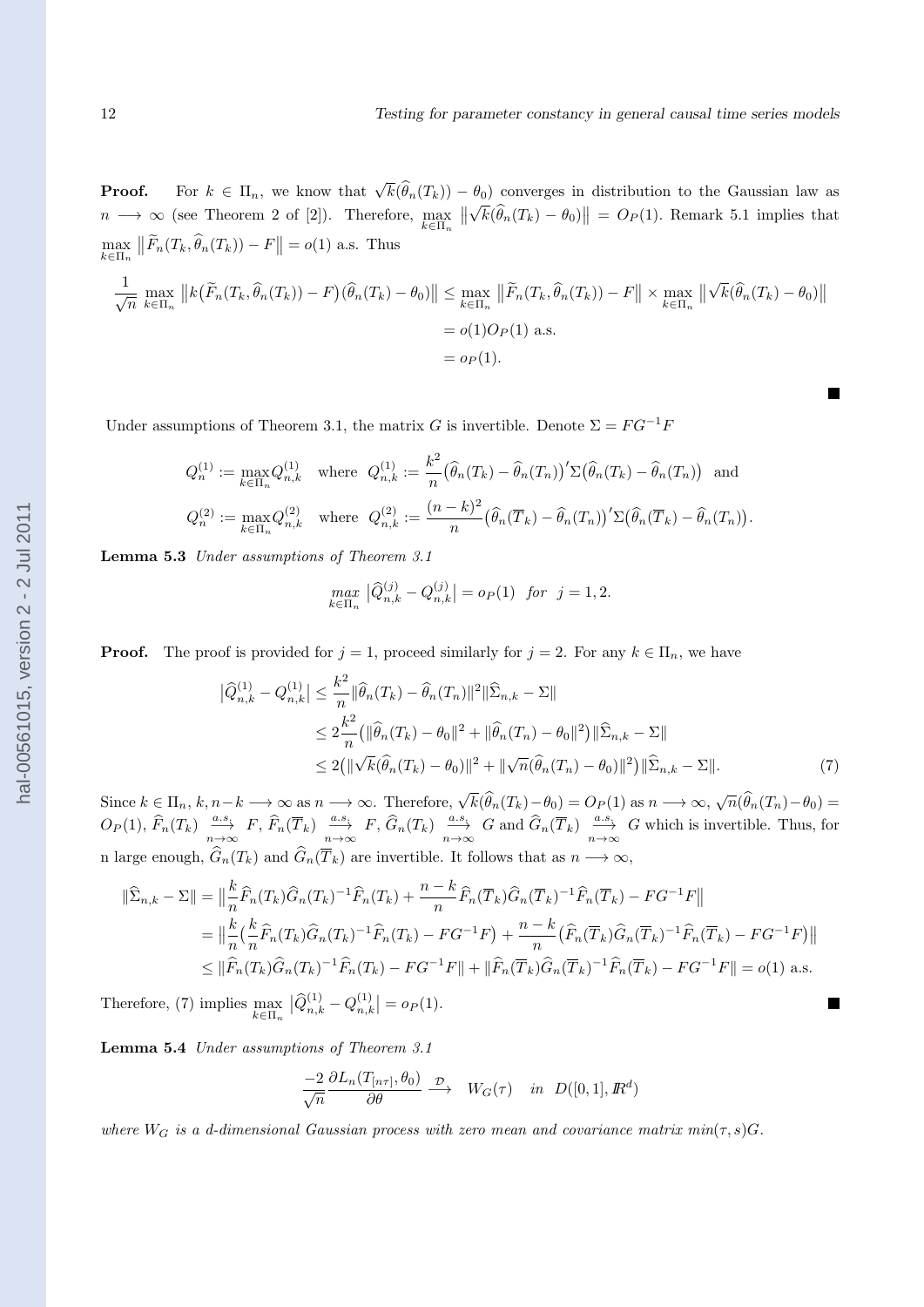**Proof.** Recall that  $-2\frac{\partial L_n(T_{[n\tau]}, \theta_0)}{\partial \theta} = \sum_{t=1}^{[n\tau]}$  $\frac{\partial q_t(\theta_0)}{\partial \theta}$ . Denote  $\mathcal{F}_t = \sigma(X_{t-1}, \dots)$ . Since *X* is stationary and *t*=1 ergodic, it is the same for the process  $\left(\frac{\partial q_t(\theta_0)}{\partial \theta}\right)_{t \in \mathbf{Z}}$ . Moreover,  $\left(\frac{\partial q_t(\theta_0)}{\partial \theta}, \mathcal{F}_t\right)$  is a square integrable martingale difference process (see [2]) with covariance matrix G. Then, the result follow by using Theorem 23.1 Billingsley (1968) (see [7] page 206).  $\blacksquare$ 

**Lemma 5.5** *Under assumptions of Theorem 3.1*

$$
\frac{-2}{\sqrt{n}}G^{-1/2}\left(\frac{\partial L_n(T_{[n\tau]}, \theta_0)}{\partial \theta} - \frac{[n\tau]}{n} \frac{\partial L_n(T_n, \theta_0)}{\partial \theta}\right) \xrightarrow{\mathcal{D}} W_d(\tau) \quad in \ D([0, 1], \mathbb{R}^d)
$$

*where W<sup>d</sup> is a d-dimensional Brownian bridge.*

**Proof.** By Lemma 5.4, it comes

$$
\frac{-2}{\sqrt{n}}\Big(\frac{\partial L_n(T_{[n\tau]},\theta_0)}{\partial \theta}-\frac{[n\tau]}{n}\frac{\partial L_n(T_n,\theta_0)}{\partial \theta}\Big)\stackrel{\mathcal{D}}{\longrightarrow} \ W_G(\tau)-\tau W_G(1)\quad \text{in}\ \ D([0,1],{I\!\!R}^d).
$$

Since the covariance matrix of the process  $\{W_G(\tau) - \tau W_G(1), 0 \leq \tau \leq 1\}$  is  $(\min(\tau, s) - \tau s)G$ , the covariance matrix of the process  $\{G^{-1/2}(W_G(\tau)-\tau W_G(1)), 0 \leq \tau \leq 1\}$  is  $(\min(\tau,s)-\tau s)I_d$  (where  $I_d$  is the d-dimensional identity matrix). Therefore, the process is equal (in distribution) to a d-dimensional Brownian bridge and the result follows.

**Lemma 5.6** *Under assumptions of Theorem 3.1*

$$
\frac{-2}{\sqrt{n}}G^{-1/2}\frac{\partial \widehat{L}_n(T_{[n\tau]},\widehat{\theta}_n(T_n))}{\partial \theta} \xrightarrow{\mathcal{D}} W_d(\tau) \quad in \ D([0,1], I\!\!R^d).
$$

**Proof.** From [2], we have  $\frac{1}{\sqrt{n}}$  $\big\|$  $\frac{\partial L_n(T_n,\cdot)}{\partial \theta} - \frac{\partial L_n(T_n,\cdot)}{\partial \theta}$ *∂θ*  $\parallel_{\Theta} = o_P(1)$ . This implies,

$$
\frac{1}{\sqrt{n}} \max_{k \in \Pi_n} \left\| \frac{\partial L_n(T_k, \cdot)}{\partial \theta} - \frac{\partial \widehat{L}_n(T_k, \cdot)}{\partial \theta} \right\|_{\Theta} = o_P(1). \tag{8}
$$

Let  $k \in \Pi_n$ . Applying (4) with  $T = T_k$  and  $\theta = \hat{\theta}_n(T_n)$ , we have

$$
k\overline{F}_n(T_k, \widehat{\theta}_n(T_n))(\widehat{\theta}_n(T_n) - \theta_0) = -2\left(\frac{\partial L_n(T_k, \widehat{\theta}_n(T_n))}{\partial \theta} - \frac{\partial L_n(T_k, \theta_0)}{\partial \theta}\right).
$$

By plugging it in (8), we have

$$
\frac{1}{\sqrt{n}} \max_{k \in \Pi_n} \left\| \frac{\partial \widehat{L}_n(T_k, \widehat{\theta}_n(T_n))}{\partial \theta} - \frac{\partial L_n(T_k, \theta_0)}{\partial \theta} + \frac{1}{2} k \overline{F}_n(T_k, \widehat{\theta}_n(T_n)) (\widehat{\theta}_n(T_n) - \theta_0) \right\| = o_P(1).
$$
 (9)

But, by Remark 5.1, it comes that

$$
\frac{1}{\sqrt{n}} \max_{k \in \Pi_n} \|k(\overline{F}_n(T_k, \widehat{\theta}_n(T_n)) - \overline{F}_n(T_n, \widehat{\theta}_n(T_n)))(\widehat{\theta}_n(T_n) - \theta_0)\|
$$
\n
$$
\leq \frac{1}{\sqrt{n}} \max_{k \in \Pi_n} \|k(\overline{F}_n(T_k, \widehat{\theta}_n(T_n)) - \overline{F}_n(T_n, \widehat{\theta}_n(T_n)))\| \times \|\sqrt{n}(\widehat{\theta}_n(T_n) - \theta_0)\|
$$
\n
$$
= o(1)O_P(1) \text{ a.s.}
$$
\n
$$
= o_P(1).
$$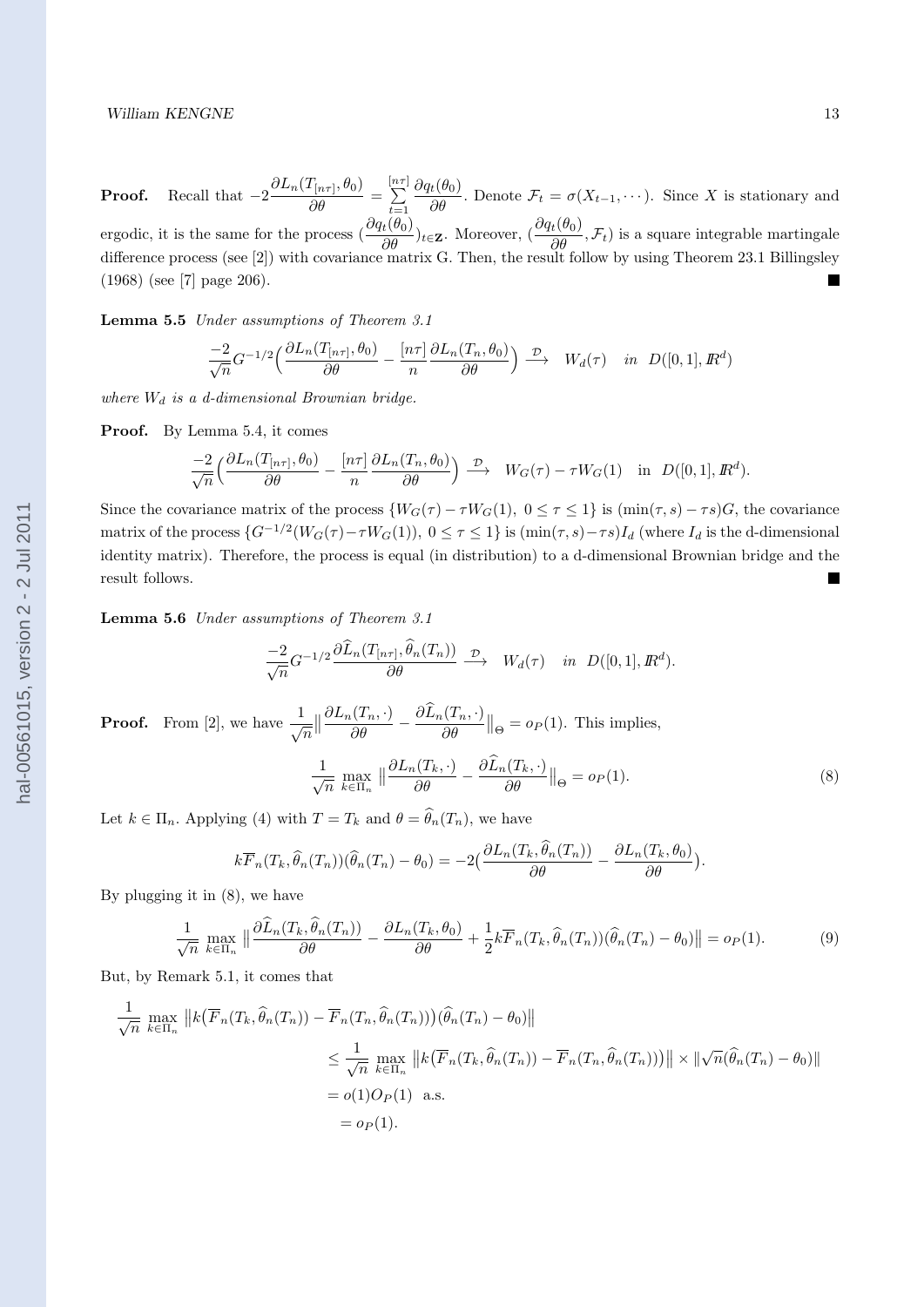$\blacksquare$ 

Thus, (9) becomes

$$
\frac{1}{\sqrt{n}} \max_{k \in \Pi_n} \left\| \frac{\partial \widehat{L}_n(T_k, \widehat{\theta}_n(T_n))}{\partial \theta} - \frac{\partial L_n(T_k, \theta_0)}{\partial \theta} + \frac{1}{2} k \overline{F}_n(T_n, \widehat{\theta}_n(T_n)) (\widehat{\theta}_n(T_n) - \theta_0) \right\| = o_P(1).
$$
 (10)

Applying (4) with  $T = T_n$ ,  $\theta = \hat{\theta}_n(T_n)$ , and using  $(1/\sqrt{n})(\partial L_n(T_n, \hat{\theta}_n(T_n))/\partial \theta) = o_P(1)$  (see [2]), it follows

$$
\overline{F}_n(T_n, \widehat{\theta}_n(T_n))(\widehat{\theta}_n(T_n) - \theta_0) = \frac{2}{n} \frac{\partial L_n(T_n, \theta_0)}{\partial \theta} + o_P(\frac{1}{\sqrt{n}}). \tag{11}
$$

Therefore, (10) becomes

$$
\frac{1}{\sqrt{n}} \max_{k \in \Pi_n} \left\| \frac{\partial \widehat{L}_n(T_k, \widehat{\theta}_n(T_n))}{\partial \theta} - \frac{\partial L_n(T_k, \theta_0)}{\partial \theta} + \frac{k}{n} \frac{\partial L_n(T_n, \theta_0)}{\partial \theta} \right\| = o_P(1).
$$
\n(12)

Now, let  $0 < \tau < 1$ , for large value of *n*, we have  $[\tau n] \in \Pi_n$ ; write

$$
\frac{-2}{\sqrt{n}}G^{-1/2}\frac{\partial\widehat{L}_n(T_{[n\tau]},\widehat{\theta}_n(T_n))}{\partial\theta} = \frac{-2}{\sqrt{n}}G^{-1/2}\Big[\frac{\partial\widehat{L}_n(T_{[n\tau]},\widehat{\theta}_n(T_n))}{\partial\theta} - \Big(\frac{\partial L_n(T_{[n\tau]},\theta_0)}{\partial\theta} - \frac{[n\tau]}{n}\frac{\partial L_n(T_n,\theta_0)}{\partial\theta}\Big) + \Big(\frac{\partial L_n(T_{[n\tau]},\theta_0)}{\partial\theta} - \frac{[n\tau]}{n}\frac{\partial L_n(T_n,\theta_0)}{\partial\theta}\Big)\Big]
$$

and the result follows by using (12) and Lemma 5.5.

# **5.2 Proof of Theorem 3.1 and Theorem 3.2**

#### **Proof of Theorem 3.1 .**

We give the proof for  $j = 1$ , proceed similarly for  $j = 2$ . By Lemma 5.3, Theorem 3.1 is established if  $Q_n^{(1)}$   $\frac{\mathcal{D}}{n \to \infty}$  sup  $\|W_d(\tau)\|^2$ . Using (8), (6) with  $T = T_k$  and Lemma 5.2 it follows

$$
\frac{1}{\sqrt{n}} \max_{k \in \Pi_n} \left\| \frac{\partial L_n(T_k, \theta_0)}{\partial \theta} - \frac{1}{2} k F \left( \widehat{\theta}_n(T_k) - \theta_0 \right) \right\| = \frac{1}{\sqrt{n}} \max_{k \in \Pi_n} \left\| \frac{\partial \widehat{L}_n(T_k, \theta_0)}{\partial \theta} - \frac{1}{2} k F \left( \widehat{\theta}_n(T_k) - \theta_0 \right) \right\| + o_P(1)
$$

$$
= \frac{1}{\sqrt{n}} \max_{k \in \Pi_n} \left\| \frac{1}{2} k \widetilde{F}_n(T_k, \widehat{\theta}_n(T_k)) (\widehat{\theta}_n(T_n) - \theta_0) - \frac{1}{2} k F \left( \widehat{\theta}_n(T_k) - \theta_0 \right) \right\| + o_P(1)
$$

$$
= \frac{1}{\sqrt{n}} \max_{k \in \Pi_n} \left\| \frac{1}{2} k \left( \widetilde{F}_n(T_k, \widehat{\theta}_n(T_k)) - F \right) (\widehat{\theta}_n(T_n) - \theta_0) \right\| + o_P(1) = o_P(1).
$$
(13)

Using (12) and 13, we have

 $\overline{a}$ 

$$
\frac{1}{\sqrt{n}} \max_{k \in \Pi_n} \left\| \frac{\partial L_n(T_k, \hat{\theta}_n(T_n))}{\partial \theta} - \frac{1}{2} k F \left( \hat{\theta}_n(T_k) - \hat{\theta}_n(T_n) \right) \right\|
$$
\n
$$
= \frac{1}{\sqrt{n}} \max_{k \in \Pi_n} \left\| \frac{\partial L_n(T_k, \theta_0)}{\partial \theta} - \frac{k}{n} \frac{\partial L_n(T_n, \theta_0)}{\partial \theta} - \frac{1}{2} k F \left( \hat{\theta}_n(T_k) - \hat{\theta}_n(T_n) \right) \right\| + o_P(1)
$$
\n
$$
= \frac{1}{\sqrt{n}} \max_{k \in \Pi_n} \left\| \frac{1}{2} k F \left( \hat{\theta}_n(T_k) - \theta_0 \right) - \frac{k}{n} \frac{\partial L_n(T_n, \theta_0)}{\partial \theta} - \frac{1}{2} k F \left( \hat{\theta}_n(T_k) - \hat{\theta}_n(T_n) \right) \right\| + o_P(1)
$$
\n
$$
= \frac{1}{\sqrt{n}} \max_{k \in \Pi_n} \left\| \frac{1}{2} k F \left( \hat{\theta}_n(T_n) - \theta_0 \right) - \frac{k}{n} \frac{\partial L_n(T_n, \theta_0)}{\partial \theta} \right\| + o_P(1)
$$
\n
$$
\leq \sqrt{n} \left\| \frac{1}{2} F \left( \hat{\theta}_n(T_n) - \theta_0 \right) - \frac{1}{n} \frac{\partial L_n(T_n, \theta_0)}{\partial \theta} \right\| + o_P(1).
$$
\n(14)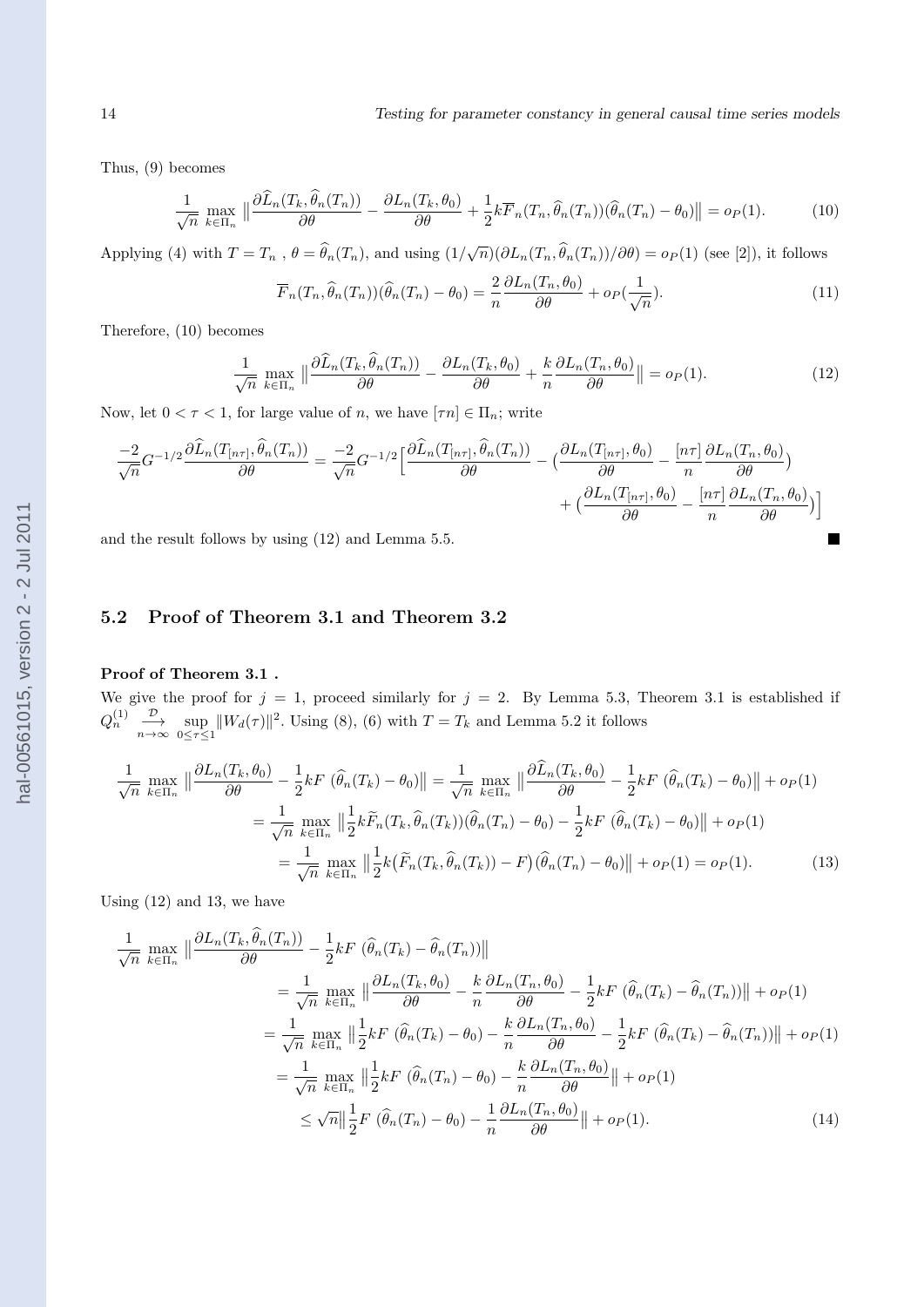Note that

$$
\left\| \sqrt{n} (F - \overline{F}_n(T_n, \widehat{\theta}_n(T_n))) (\widehat{\theta}_n(T_n) - \theta_0) \right\| \leq \left\| F - \overline{F}_n(T_n, \widehat{\theta}_n(T_n)) \right\| \left\| \sqrt{n} (\widehat{\theta}_n(T_n) - \theta_0) \right\|
$$
  
=  $o(1)O_P(1)$  a.s.  
=  $o_P(1)$ .

By plugging it in (14) and applying (4) with  $T = T_n$  and  $\theta = \hat{\theta}_n(T_n)$ , we have

$$
\frac{1}{\sqrt{n}} \max_{k \in \Pi_n} \left\| \frac{\partial L_n(T_k, \hat{\theta}_n(T_n))}{\partial \theta} - \frac{1}{2} k F \left( \hat{\theta}_n(T_k) - \hat{\theta}_n(T_n) \right) \right\| \leq \sqrt{n} \left\| \frac{1}{2} \overline{F}_n(T_n, \hat{\theta}_n(T_n)) (\hat{\theta}_n(T_n) - \theta_0) - \frac{1}{n} \frac{\partial L_n(T_n, \theta_0)}{\partial \theta} \right\| + op(1). \tag{15}
$$

Therefore, using (11), (15) implies

$$
\frac{1}{\sqrt{n}} \max_{k \in \Pi_n} \left\| \frac{\partial L_n(T_k, \hat{\theta}_n(T_n))}{\partial \theta} - \frac{1}{2} k F\left(\hat{\theta}_n(T_k) - \hat{\theta}_n(T_n)\right) \right\| = o_P(1). \tag{16}
$$

Now, let  $0 < \tau < 1$ , for large value of *n*, we have  $[\tau n] \in \Pi_n$ ; write

$$
\frac{-2}{\sqrt{n}}G^{-1/2}\frac{\partial \widehat{L}_n(T_{[n\tau]},\widehat{\theta}_n(T_n))}{\partial \theta} = -\frac{[n\tau]}{\sqrt{n}}G^{-1/2}F(\widehat{\theta}_n(T_{[n\tau]}) - \widehat{\theta}_n(T_n))
$$

$$
-2G^{-1/2}\frac{1}{\sqrt{n}}\Big[\frac{\partial \widehat{L}_n(T_{[n\tau]},\widehat{\theta}_n(T_n))}{\partial \theta} - \frac{1}{2}[n\tau]F(\widehat{\theta}_n(T_{[n\tau]}) - \widehat{\theta}_n(T_n))\Big].
$$

Therefore, using (16) we have

$$
-\frac{[n\tau]}{\sqrt{n}}G^{-1/2}F(\widehat{\theta}_n(T_{[n\tau]})-\widehat{\theta}_n(T_n))=\frac{-2}{\sqrt{n}}G^{-1/2}\frac{\partial \widehat{L}_n(T_{[n\tau]},\widehat{\theta}_n(T_n))}{\partial \theta}+o_P(1)
$$

and the result follows by using Lemma 5.6.

#### **Proof of Theorem 3.2 .**

Let  $\tau^* \in (0,1)$  the true value of break. Denote  $k^* = [n\tau^*]$ . For *n* large enough,  $k^* \in \Pi_n$ . Therefore, we have  $f(x, j = 1, 2, \quad \hat{Q}_n^{(j)} = \max_{k \in \Pi_n} \hat{Q}_{n,k}^{(j)} \ge \hat{Q}_{n,k^*}^{(j)}$ . Thus, it follows that

$$
\widehat{Q}_n = \max(\widehat{Q}_n^{(1)}, \widehat{Q}_n^{(2)}) \ge \max(\widehat{Q}_{n,k^*}^{(1)}, \widehat{Q}_{n,k^*}^{(2)}). \tag{17}
$$

Since  $\theta_1^*, \theta_2^* \in \overset{\circ}{\Theta}(4)$ , it comes from [2] that the model  $\mathcal{M}_{\mathbf{Z}}(M_{\theta_1^*}, f_{\theta_1^*})$  and  $\mathcal{M}_{\mathbf{Z}}(M_{\theta_2^*}, f_{\theta_2^*})$  have a 4-order stationary solution which we denote  $(X_{t,j})_{t\in\mathbf{Z}}$  for  $j=1,2$ .

For  $j = 1, 2$  denote for any  $t \in \mathbf{Z}$ ,  $q_{t,j}(\theta) := (X_{t,j} - f_{\theta}^{t,j})^2 / (h_{\theta}^{t,j}) + \log(h_{\theta}^{t,j})$  with  $f_{\theta}^{t,j} := f_{\theta}(X_{t-1,j}, X_{t-2,j}, \ldots)$ ,  $h_{\theta}^{t,j} := (M_{\theta}^{t,j})^2$  where  $M_{\theta}^{t,j} := M_{\theta}(X_{t-1,j}, X_{t-2,j}, \ldots)$ . Also denote for  $j = 1, 2$ 

$$
F^{(j)} = E\left[\frac{\partial^2 q_{0,j}(\theta_j^*)}{\partial \theta \partial \theta'}\right] \text{ and } G^{(j)} = E\left[\left(\frac{\partial q_{0,j}(\theta_j^*)}{\partial \theta}\right)\left(\frac{\partial q_{0,j}(\theta_j^*)}{\partial \theta}\right)'\right].
$$

For  $j = 1, 2$ , Lemma 5.1 implies that the matrix  $G^{(j)}$  is symmetric positive definite and Corollary 5.1 of [3] implies  $\widehat{G}_n(T_{k^*})$   $\frac{a.s}{n\to\infty}$   $G^{(1)}$  and  $\widehat{G}_n(\overline{T}_{k^*})$   $\frac{a.s}{n\to\infty}$   $G^{(2)}$ . Lemma 4 of [2] implies  $\widehat{F}_n(T_{k^*})$   $\frac{a.s}{n\to\infty}$   $F^{(1)}$  and

 $\blacksquare$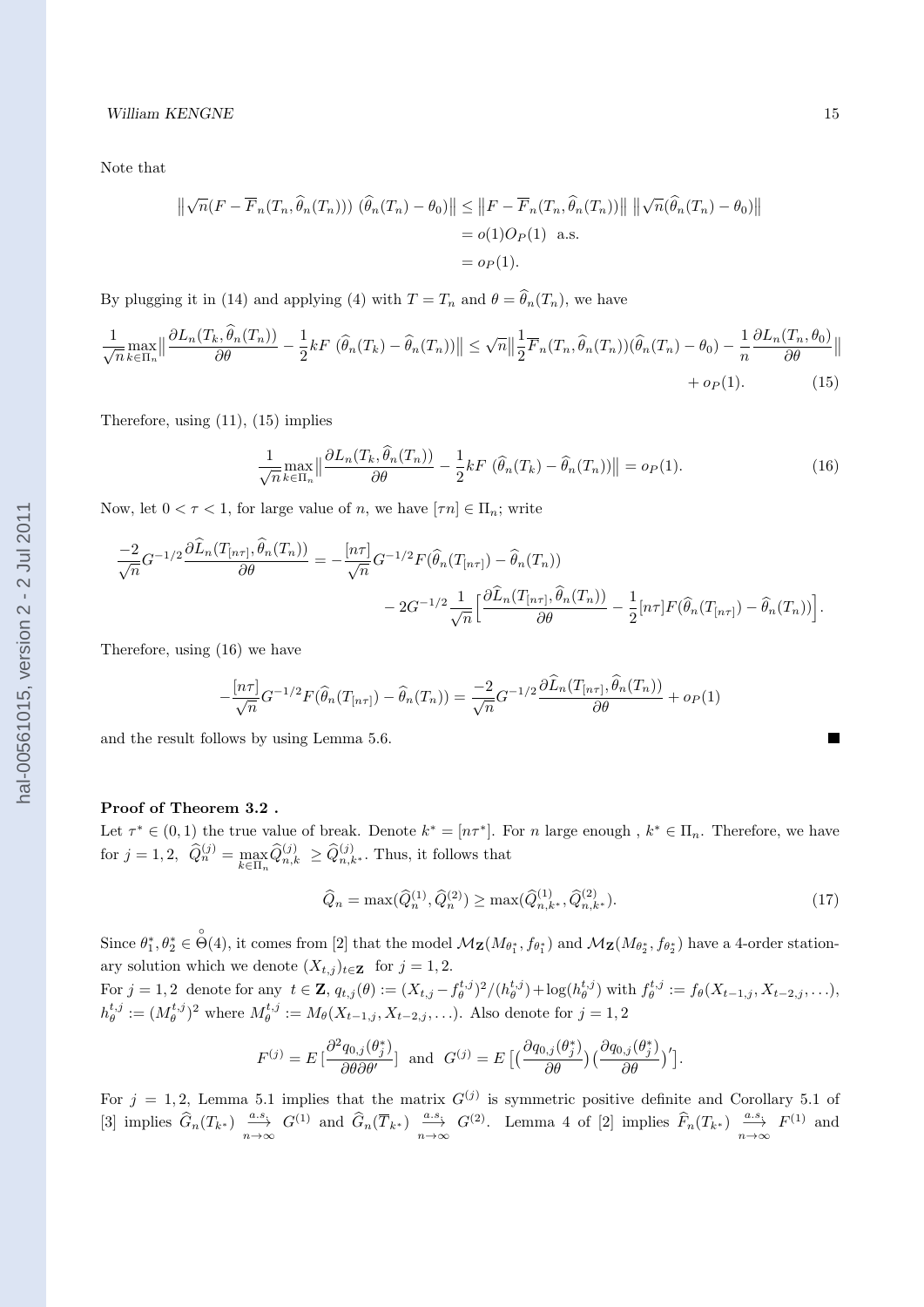$\widehat{F}_n(\overline{T}_{k^*}) \xrightarrow[n \to \infty]{a.s.} F^{(2)}$ . Therefore, it follows that

$$
\widehat{\Sigma}_{n,k^*} := \frac{k^*}{n} \widehat{F}_n(T_{k^*}) \widehat{G}_n(T_{k^*})^{-1} \widehat{F}_n(T_{k^*}) \mathbf{1}_{\det(\widehat{G}_n(T_{k^*})) \neq 0} + \frac{n - k^*}{n} \widehat{F}_n(\overline{T}_{k^*}) \widehat{G}_n(\overline{T}_{k^*})^{-1} \widehat{F}_n(\overline{T}_{k^*}) \mathbf{1}_{\det(\widehat{G}_n(\overline{T}_{k^*})) \neq 0}
$$
\n
$$
\xrightarrow[n \to \infty]{a.s.} \tau^* F^{(1)}(G^{(1)})^{-1} F^{(1)} + (1 - \tau^*) F^{(2)}(G^{(2)})^{-1} F^{(2)}.\tag{18}
$$

Denote  $\Sigma = \tau^* F^{(1)} (G^{(1)})^{-1} F^{(1)} + (1 - \tau^*) F^{(2)} (G^{(2)})^{-1} F^{(2)}$ . It is easy to see that  $\Sigma$  is a symmetric positive definite matrix.

For all  $\rho > 0$  and  $\theta \in \Theta$ , denote  $B_o(\theta, \rho)$  (rep.  $B_c(\theta, \rho)$ ) the open (resp. closed) ball centered at  $\theta$  of radius  $\rho$ in Θ. i.e.

$$
B_o(\theta, \rho) = \{x \in \Theta ; \ \|\theta - x\| < \rho\} \ \text{ and } \ B_c(\theta, \rho) = \{x \in \Theta ; \ \|\theta - x\| \leq \rho\}.
$$

For  $A \subset \Theta$ , we denote  $A^c = \{x \in \Theta \; ; \; x \notin A\}.$ 

Since  $\theta_1^* \neq \theta_2^*$  and  $\theta_1^*, \theta_2^* \in \overset{\circ}{\Theta}(4) \subset \overset{\circ}{\Theta}$ , then there exist  $\rho_1 > 0$  and  $\rho_2 > 0$  such as  $B_o(\theta_1^*, \rho_1) \cap B_o(\theta_2^*, \rho_2) = \emptyset$ . For all  $n \in \mathbb{N}$ , denote

$$
\delta_n^{(j)} = \inf_{x \in B_c(\theta_j^*, \rho_j/2); \ y \in B_c^c(\theta_j^*, \rho_j)} ((x - y)'\widehat{\Sigma}_{n,k^*}(x - y)) \text{ for } j = 1, 2.
$$

Also denote  $\delta^{(j)} = \inf_{x \in B_c(\theta_j^*, \rho_j/2); y \in B_c^c(\theta_j^*, \rho_j)}$  $((x - y)'\Sigma(x - y))$ . It is easy to see that  $\delta^{(j)} > 0$  for  $j = 1, 2$ . Using (18), we have

$$
\delta_n^{(j)} \stackrel{a.s.}{\longrightarrow} \delta^{(j)} \quad \text{for} \quad j = 1, 2. \tag{19}
$$

From [2] and [3], we have  $\widehat{\theta}_n(T_{k^*})$   $\underset{n\to\infty}{\overset{a.s.}{\longrightarrow}} \theta_1^*$  and  $\widehat{\theta}_n(\overline{T}_{k^*})$   $\underset{n\to\infty}{\overset{a.s.}{\longrightarrow}} \theta_2^*$ . Therefore, for n large enough,  $\widehat{\theta}_n(T_{k^*}) \in$  $B_o(\theta_1^*, \rho_1/2)$  and  $\hat{\theta}_n(\overline{T}_{k^*}) \in B_o(\theta_2^*, \rho_2/2)$ . Thus, two situations may occur

• if  $\widehat{\theta}_n(T_n) \in B_o(\theta_2^*, \rho_2)$  i.e.  $\widehat{\theta}_n(T_n) \in B_o^c(\theta_1^*, \rho_1)$  then  $(\widehat{\theta}_n(T_{k^*}) - \widehat{\theta}_n(T_n))^{\prime} \widehat{\Sigma}_{n,k^*}(\widehat{\theta}_n(T_{k^*}) - \widehat{\theta}_n(T_n)) \ge \delta_n^{(1)}$ . Therefore,

$$
\widehat{Q}_{n,k^*}^{(1)} := \frac{(k^*)^2}{n} (\widehat{\theta}_n(T_{k^*}) - \widehat{\theta}_n(T_n))' \widehat{\Sigma}_{n,k^*} (\widehat{\theta}_n(T_{k^*}) - \widehat{\theta}_n(T_n)) \ge \frac{(k^*)^2}{n} \delta_n^{(1)} \simeq n(\tau^*)^2 \delta_n^{(1)}.
$$

• else  $\widehat{\theta}_n(T_n) \in B_o^c(\theta_2^*, \rho_2)$  and  $(\widehat{\theta}_n(\overline{T}_{k^*}) - \widehat{\theta}_n(T_n))^{\prime} \widehat{\Sigma}_{n,k^*}(\widehat{\theta}_n(\overline{T}_{k^*}) - \widehat{\theta}_n(T_n)) \geq \delta_n^{(2)}$ . Therefore,

$$
\widehat{Q}_{n,k^*}^{(2)} = \frac{(n-k^*)^2}{n} (\widehat{\theta}_n(\overline{T}_{k^*}) - \widehat{\theta}_n(T_n))' \widehat{\Sigma}_{n,k^*} (\widehat{\theta}_n(\overline{T}_{k^*}) - \widehat{\theta}_n(T_n) \ge \frac{(n-k^*)^2}{n} \delta_n^{(2)} \simeq n(1-\tau^*)^2 \delta_n^{(2)}.
$$

In all cases, we have  $\widehat{Q}_n \ge \max(\widehat{Q}_{n,k^*}^{(1)}, \widehat{Q}_{n,k^*}^{(2)}) \ge \min(n(\tau^*)^2 \delta_n^{(1)}, n(1-\tau^*)^2 \delta_n^{(2)}).$ 

Thus the result follows by using (19).

# **Acknowledgements**

The author thanks Jean-Marc Bardet and Olivier Wintenberger for many discussions which helped to improve this work.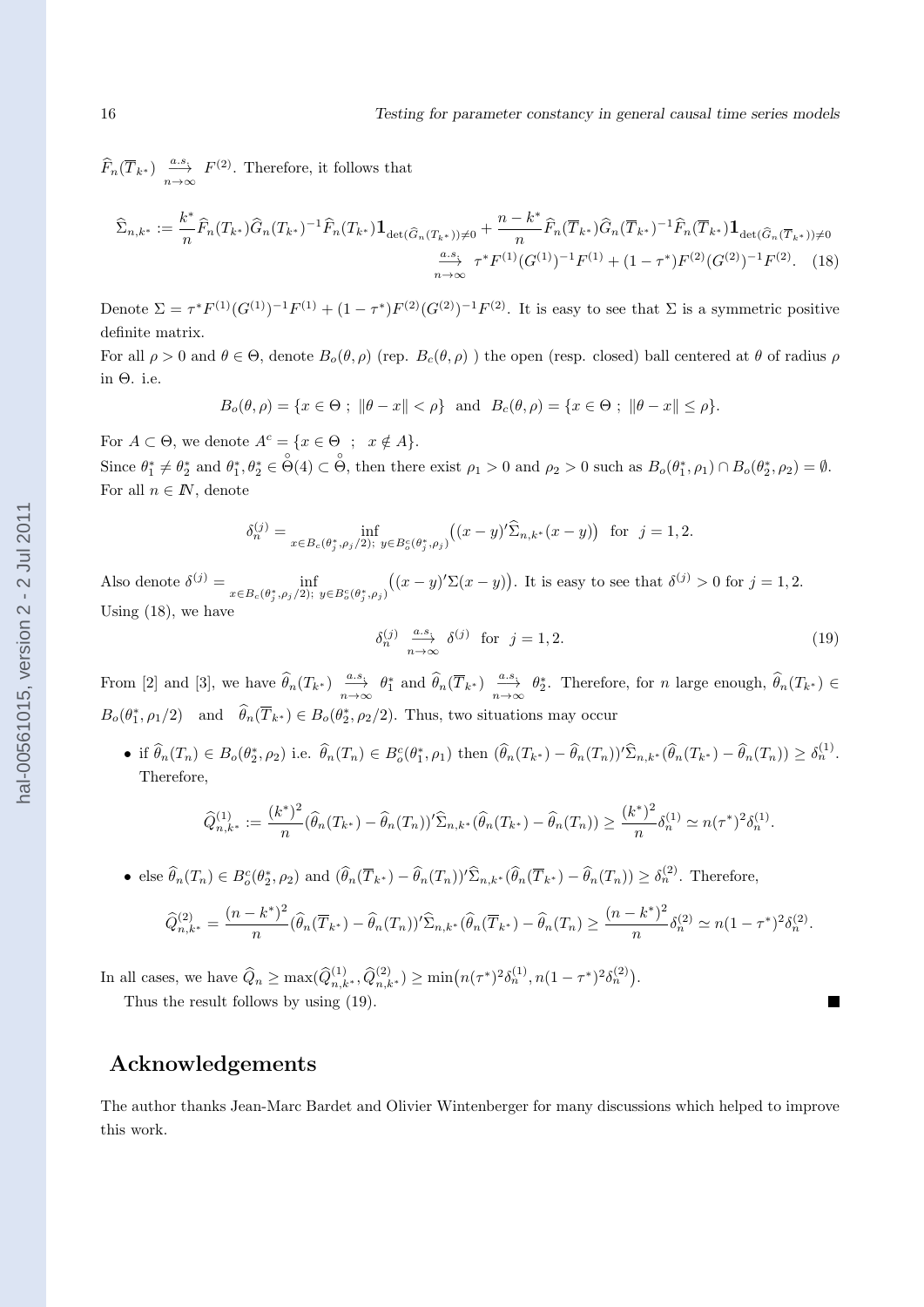# **References**

- [1] AUE, A., HÖRMANN, S., HORVÁTH, L. AND REIMHERR, M. Break detection in the covariance structure of multivariate time series models. *Ann. Statist. 37(6B)*, (2009), 4046-4087.
- [2] Bardet, J.-M. and Wintenberger, O. Asymptotic normality of the quasi-maximum likelihood estimator for multidimensional causal processes. *Ann. Statist. 37*, (2009), 2730–2759.
- [3] BARDET, J.-M., KENGNE, W. AND WINTENBERGER, O. Detecting multiple change-points in general causal time series using penalized quasi-likelihood. Preprint available on http://arxiv.org/pdf/1008.0054.
- [4] Basseville, M. and Nikiforov, I. Detection of Abrupt Changes: Theory and Applications. Prentice Hall, Englewood Cliffs, NJ, 1993.
- [5] BERKES, I., HORVÁTH, L., AND KOKOSZKA, P. GARCH processes: structure and estimation. *Bernoulli 9* (2003), 201–227.
- [6] BERKES, I., HORVATH, L., AND KOKOSZKA, P. Testing for parameter constancy in  $GARCH(p; q)$ models. *Statistics* & *Probability Letters 70*, (2004), 263–273.
- [7] Billingsley, P. *Convergence of Probability Measures*. John Wiley & Sons Inc., New York, 1968.
- [8] Bollerslev, T. *Generalized autoregressive conditional heteroskedasticity*. *Journal of Econometrics, 31*, (1986), 307-327.
- [9] Brown, R.L., Durbin, J., Evans, J.M.,. *Techniques for testing the constancy of regression relationships over time*. *Journal of Royal Statistical Society B, 37*, (1975), 149-192.
- [10] FRANCQ, C., AND ZAKOÏAN, J.-M. Maximum likelihood estimation of pure garch and arma-garch processes. *Bernoulli 10* (2004), 605–637.
- [11] Horvath, L. ´ Change in autoregressive processes. *Stochastic Processes. Appl. 44*, (1993), 221-242.
- [12] HORVÁTH, L., HORVÁTH, Z. AND HUSKOVÁ, M. Ratio tests for change point detection. *Inst. Math. Stat. 1*, (2008), 293-304.
- [13] Inclan, C., Tiao, G. C. Use of cumulative sums of squares for retrospective detection of changes of variance. *Journal of the American Statistical Association 89*, (1994), 913–923.
- [14] Kierfer, J. K-sample analogues of the Kolmogorov-Smirnov and Cram´er-v.Mises tests . *Ann. Math. Statist 30*, (1959), 420–447.
- [15] Kim, S., Cho, S. and Lee, S. On the CUSUM test for parameter changes in GARCH(1, 1) models. *Comm. Statist. Theory Methods 29*, (2000), 445-462.
- [16] Kouamo, O., Moulines, E. and Roueff, F. Testing for homogeneity of variance in the wavelet domain. *In Dependence in Probability and Statistics*, P. Doukhan, G. Lang, D. Surgailis and G. Teyssiere. Lecture Notes in Statistic 200 (2010), Springer-Verlag, pp. 420–447.
- [17] Kokoszka, P. and R. Leipus Testing for parameter changes in ARCH models. *Lithuanian Mathematical Journal 39*, (1999), 182-195.